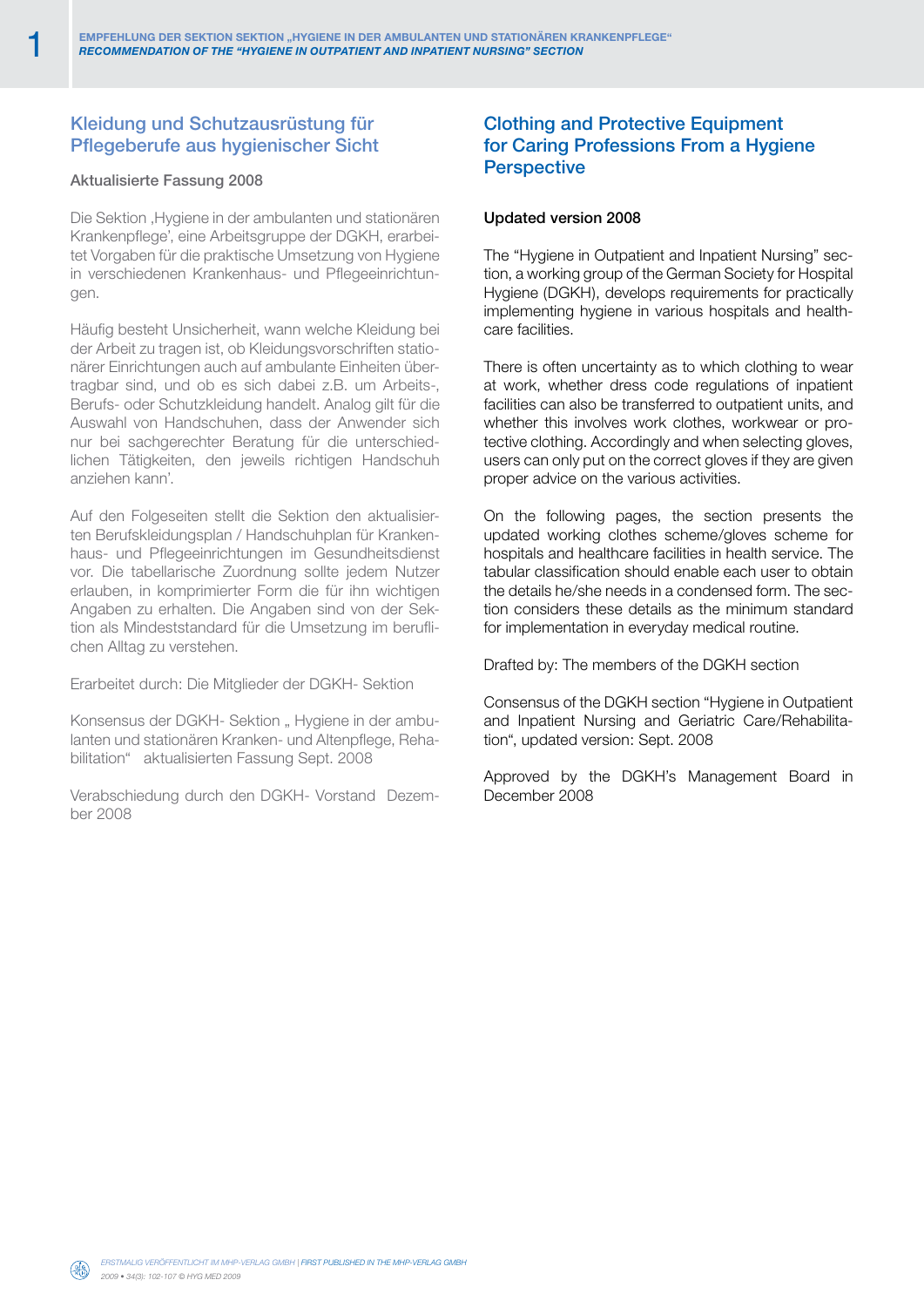| lable 1. Glounny and Frotecuve Equipment for Ganny Frotessions. Terminology and Minimum Requirements<br><b>Bekleidung</b><br><b>Clothing</b>                                                                                                                                                                                                                                                                                                                                                                                            | <b>Rechtliche Grund-</b><br>lage, Satzungsrecht<br>bzw. Normen<br>Legal basis,<br>statutory law and/<br>or standards                                                                                                                                                                                                                                                      | Eigenschaften<br><b>Properties</b>                                                                                                                                                                                                                                    | <b>Wechsel</b><br>Change                                                                                                                                                                                                                                                                                                                                                                                     | Aufbereitung/<br><b>Entsorgung</b><br>Reprocessing/<br><b>Disposal</b>                                                                                                                                                                                                                                                                                                                                                                                            |
|-----------------------------------------------------------------------------------------------------------------------------------------------------------------------------------------------------------------------------------------------------------------------------------------------------------------------------------------------------------------------------------------------------------------------------------------------------------------------------------------------------------------------------------------|---------------------------------------------------------------------------------------------------------------------------------------------------------------------------------------------------------------------------------------------------------------------------------------------------------------------------------------------------------------------------|-----------------------------------------------------------------------------------------------------------------------------------------------------------------------------------------------------------------------------------------------------------------------|--------------------------------------------------------------------------------------------------------------------------------------------------------------------------------------------------------------------------------------------------------------------------------------------------------------------------------------------------------------------------------------------------------------|-------------------------------------------------------------------------------------------------------------------------------------------------------------------------------------------------------------------------------------------------------------------------------------------------------------------------------------------------------------------------------------------------------------------------------------------------------------------|
| Arbeitskleidung<br>(Synonym: Dienst-<br>kleidung, Be-<br>rufskleidung),<br>(Kurzarm-Kleid,<br>Kurzarm-Kasack<br>$+$ Hose)<br>Soll vom Arbeit-<br>geber gestellt<br>werden<br>Die Arbeitsklei-<br>dung muss ggf.<br>die Privatkleidung<br>vollständig bede-<br>cken.<br><b>Work clothes</b><br>(synonym: service<br>clothing, protective<br>clothing)<br>(short-sleeved dress,<br>short-sleeved tunic +<br>trousers)<br>to be provided by<br>the employer<br>where appropri-<br>ate, work clothes<br>must fully cover<br>private clothes | Bundesgesund-<br>heitsblatt 28.<br>$(1985)$ 185-186<br>Tarifrecht<br>TRBA 250 (u.a.<br>arbeits-rechtliche<br>Vorgaben)<br><b>Federal Health</b><br>Gazette 28.<br>(1985) 185-186<br>collective bargai-<br>ning law<br><b>Technical Rules</b><br>for Biological<br>Agents (TRBA<br>250) (and other<br>provisions regu-<br>lating terms and<br>conditions of<br>employment) | Baumwolle oder<br>Baumwoll-Misch-<br>gewebe<br>Chemo-ther-<br>mische oder<br>thermisch- desin-<br>fizierende Aufbe-<br>reitung<br>cotton or cotton<br>$\blacksquare$<br>blended fabric<br>chemothermal or<br>$\blacksquare$<br>thermal-disinfec-<br>tant reprocessing | Die Häufigkeit<br>des Wechsels<br>ist abhängig von<br>den individuellen<br>Gegebenheiten<br>bei der Arbeit, bei<br>Kontamination<br>sofort<br>In der Regel<br>2-Tages-Wechsel,<br>ggf. häufiger<br>the frequency of<br>change depends<br>on the individual<br>working condi-<br>tions; immediately<br>in case of conta-<br>mination<br>normally change<br>twice a day; more<br>frequently, if ne-<br>cessary | Waschen mit<br>nachgewiese-<br>nen wirksamen<br>desinfizierenden<br>Waschverfahren<br>Verfahren/ Mittel<br>entsprechend<br>RKI- / VAH- Liste)<br>Arbeitskleidung<br>darf nicht im<br>häuslichen Be-<br>reich gewaschen<br>werden!<br>wash with proven<br>$\blacksquare$<br>efficient disinfec-<br>ting washing me-<br>thods methods/<br>agents according<br>to the RKI/VAH's<br>list<br>work clothes<br>$\overline{\phantom{a}}$<br>must not be<br>washed at home |

*Tabelle 1: Kleidung und Schutzausrüstung für Pflegeberufe: Begriffe und Mindest-Anforderungen Table 1: Clothing and Protective Equipment for Caring Professions: Terminology and Minimum Requirements*

 $\circledast$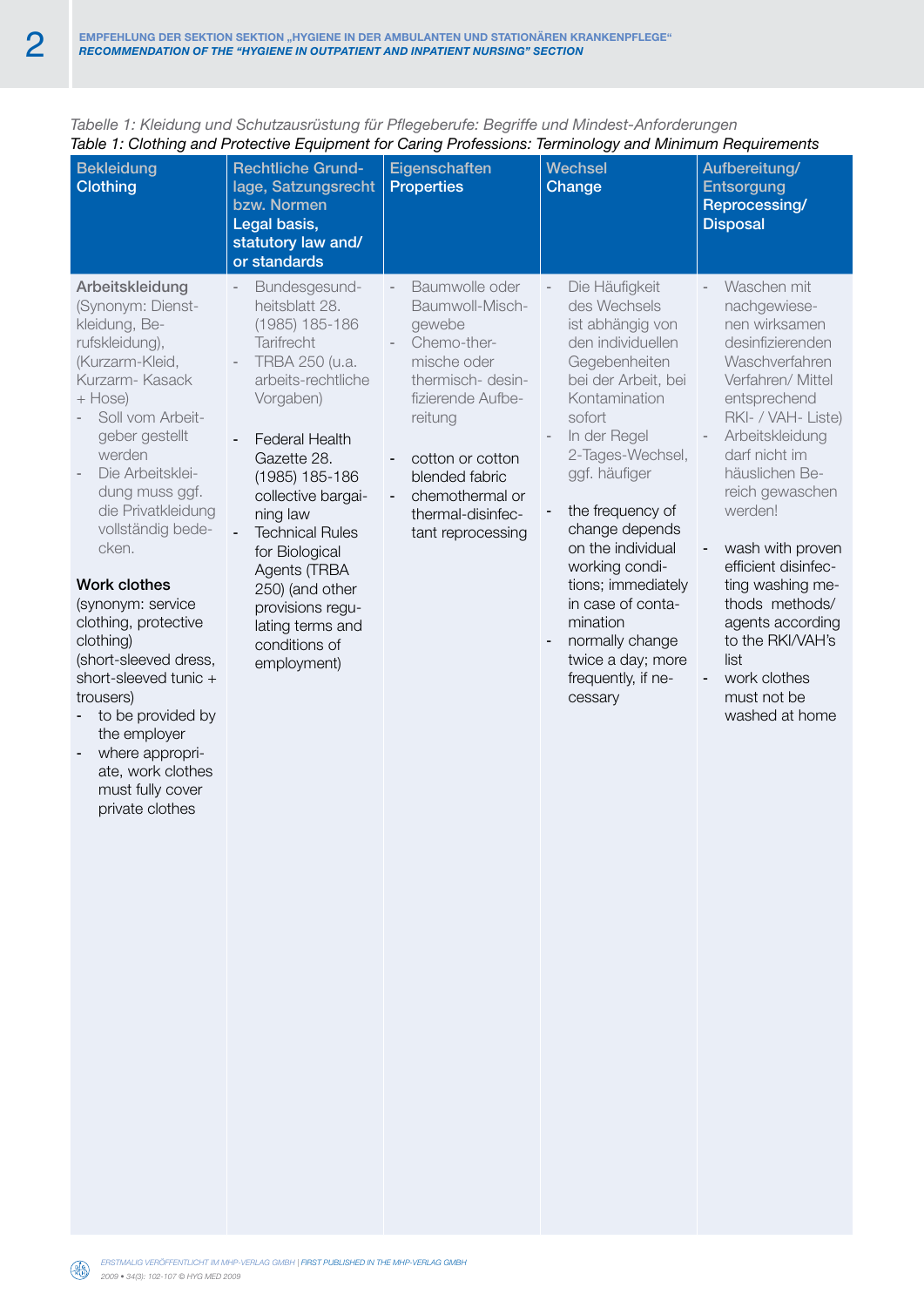| <b>Bekleidung</b><br><b>Clothing</b>                                                                                                                                                                                                                                                                                                                                                                                                                                                                                                                                                                                                                                                | <b>Rechtliche Grund-</b><br>lage, Satzungsrecht<br>bzw. Normen<br>Legal basis,<br>statutory law and/<br>or standards | Eigenschaften<br><b>Properties</b>                                                                                                                                                                                               | <b>Wechsel</b><br>Change                                                                                                                                                                                                                                                                                                                                                                                                                        | Aufbereitung/<br>Entsorgung<br>Reprocessing/<br><b>Disposal</b>                                                                                                                                                                                                                                                                                                                                                                                                                                                                                           |
|-------------------------------------------------------------------------------------------------------------------------------------------------------------------------------------------------------------------------------------------------------------------------------------------------------------------------------------------------------------------------------------------------------------------------------------------------------------------------------------------------------------------------------------------------------------------------------------------------------------------------------------------------------------------------------------|----------------------------------------------------------------------------------------------------------------------|----------------------------------------------------------------------------------------------------------------------------------------------------------------------------------------------------------------------------------|-------------------------------------------------------------------------------------------------------------------------------------------------------------------------------------------------------------------------------------------------------------------------------------------------------------------------------------------------------------------------------------------------------------------------------------------------|-----------------------------------------------------------------------------------------------------------------------------------------------------------------------------------------------------------------------------------------------------------------------------------------------------------------------------------------------------------------------------------------------------------------------------------------------------------------------------------------------------------------------------------------------------------|
| Private<br>Arbeitskleidung<br>(z.B. Kurzarm T-Shirt<br>und Baumwollhose)<br>Nur in der Einrich-<br>tung zu tragen<br>In Arbeitsberei-<br>chen mit geringen<br>Hygieneanfor-<br>derungen (z.B.<br>Psychiatrie,<br>Seniorenwohnein-<br>richtungen etc.)<br>Bei Gefahr von<br>Kontamination,<br>Schutzkleidung<br>vom Arbeitgeber<br><b>Private work</b><br>clothes<br>(e.g. short-sleeved<br>t-shirt and cotton<br>trousers)<br>to be worn only<br>in the facility<br>in work areas<br>with low hygiene<br>requirements (e.g.<br>psychiatric depart-<br>ment, retirement<br>homes etc.)<br>in case of risk of<br>contamination,<br>protective clothing<br>provided by the<br>employer | dito<br>As above                                                                                                     | Baumwolle oder<br>Baumwoll-Misch-<br>gewebe<br>Chemo-ther-<br>mische oder<br>thermisch-desin-<br>fizierende Aufbe-<br>reitung<br>cotton or cotton<br>blended fabric<br>chemothermal or<br>thermal-disinfec-<br>tant reprocessing | Bei Verschmut-<br>$\sim$<br>zung sofort<br>Die Häufigkeit<br>des Wechsels<br>ist abhängig von<br>den individuellen<br>Gegebenheiten<br>bei der Arbeit<br>In der Regel<br>2-Tages-Wechsel,<br>ggf. häufiger<br>immediately in<br>$\overline{\phantom{a}}$<br>case of soiling<br>the frequency of<br>٠<br>change depends<br>on the individual<br>working condi-<br>tions<br>normally change<br>twice a day; more<br>frequently, if ne-<br>cessary | Waschen mit<br>nachgewiese-<br>nen wirksamen<br>desinfizierenden<br>Waschverfah-<br>ren (z. B. in. der<br>Waschmaschine<br>bei mindestens<br>60° C mit entspr.<br>Waschmittel) bzw.<br>chemo-thermisch<br>$Z.B. 40^\circ C$ und<br>entspr. Waschmit-<br>tel (VAH-Liste)<br>wash with proven<br>efficient disin-<br>fecting washing<br>methods (e. g.<br>in the washing<br>machine at at<br>least 60° C with<br>corresponding<br>washing agent)<br>and/or chemo-<br>thermally, e.g. at<br>40° C and with<br>corresponding<br>washing agent<br>(VAH's list) |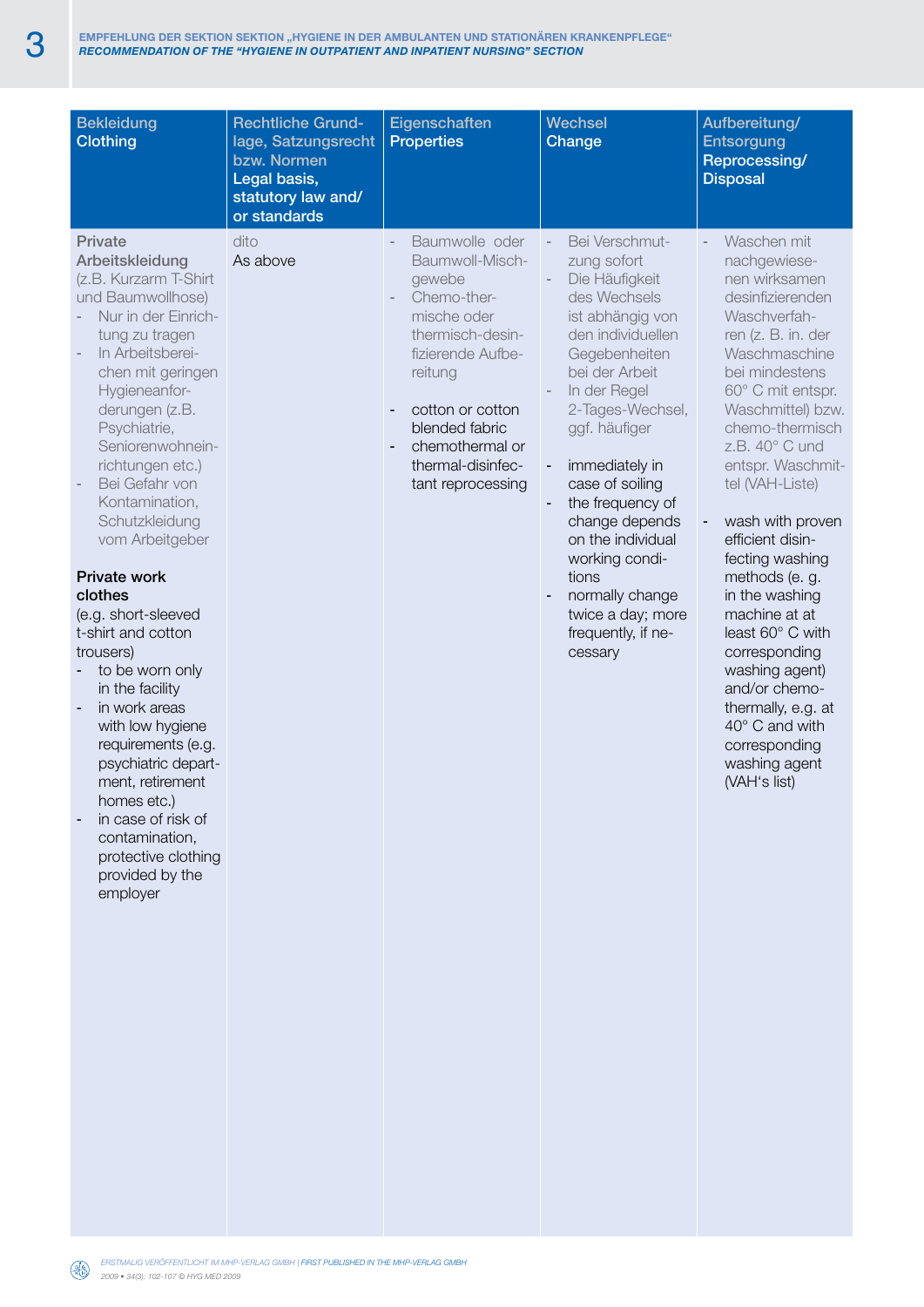| <b>Bekleidung</b><br><b>Clothing</b>                                                                                                                                                                                                                                                                                                                                                                                                                                                                                        | <b>Rechtliche Grund-</b><br>lage, Satzungsrecht<br>bzw. Normen<br>Legal basis,<br>statutory law and/<br>or standards | Eigenschaften<br><b>Properties</b>                                                                                                                                                                                                                          | <b>Wechsel</b><br>Change                                                                                                                                                                                                                                                                                                                                                                                                                  | Aufbereitung/<br><b>Entsorgung</b><br>Reprocessing/<br><b>Disposal</b>                                                                                                                                                                                                      |
|-----------------------------------------------------------------------------------------------------------------------------------------------------------------------------------------------------------------------------------------------------------------------------------------------------------------------------------------------------------------------------------------------------------------------------------------------------------------------------------------------------------------------------|----------------------------------------------------------------------------------------------------------------------|-------------------------------------------------------------------------------------------------------------------------------------------------------------------------------------------------------------------------------------------------------------|-------------------------------------------------------------------------------------------------------------------------------------------------------------------------------------------------------------------------------------------------------------------------------------------------------------------------------------------------------------------------------------------------------------------------------------------|-----------------------------------------------------------------------------------------------------------------------------------------------------------------------------------------------------------------------------------------------------------------------------|
| Überjacke ggf.<br><b>Sweat-Shirt</b><br>(Langarm)<br>Außerhalb des<br>Patientenzim-<br>mers, keinesfalls<br>bei Pflegever-<br>richtungen und<br>Reinigungsarbeit<br>tragen<br>Overjacket and,<br>where appropriate,<br>sweatshirt<br>(long-sleeved)<br>outside the<br>patient room, on<br>no account to be<br>worn during nur-<br>sing and cleaning                                                                                                                                                                         | dito<br>As above                                                                                                     | Baumwolle oder<br>Baumwoll-Misch-<br>gewebe<br>(keine Wolle)<br>Chemo-ther-<br>mische oder<br>thermisch-<br>desinfizierende<br>Aufbereitung<br>cotton or cotton<br>blended fabric (no<br>wool)<br>Chemothermal or<br>thermal-disinfec-<br>tant reprocessing | Bei Verschmut-<br>$\overline{\phantom{a}}$<br>zung sofort<br>Im Weiteren ist<br>die Häufigkeit<br>des Wechsels<br>abhängig von<br>der individuellen<br>Gegebenheit bei<br>der Arbeit In d. R.<br>1x wöchentlich<br>immediately in<br>$\overline{\phantom{a}}$<br>case of soiling<br>moreover, the fre-<br>$\overline{\phantom{a}}$<br>quency of change<br>depends on the<br>individual wor-<br>king conditions<br>normally once a<br>week | Waschen mit<br>nachgewiese-<br>nen wirksamen<br>desinfizierenden<br>Waschverfahren<br>Verfahren/ Mittel<br>entsprechend<br>RKI- /VAH-Liste<br>wash with proven<br>efficient disinfec-<br>ting washing me-<br>thods methods/<br>agents according<br>to the RKI/VAH's<br>list |
| Bereichskleidung<br>(z.B. Kurzarm-<br>Kasack und Hose)<br>In definierten<br>Bereichen z.B.<br>OP- / Funktions-<br>bereichen<br>Bereichskleidung<br>ist hier Arbeitsklei-<br>dung, die Anfor-<br>derungen können<br>je nach Bereich<br>unterschiedlich<br>sein<br><b>Nursing scrubs</b><br>(e. g. short-sleeved<br>tunic and trousers)<br>in defined areas,<br>e. g. operation/<br>medical speciality<br>areas<br>nursing scrubs<br>are work clothes<br>in this case, requi-<br>rements can vary<br>according to the<br>area | dito<br>As above                                                                                                     | Baumwoll-<br>Mischgewebe<br>oder Microfaser<br>cotton blended<br>fabric or micro-<br>fibre                                                                                                                                                                  | Täglich und bei<br>Kontamination<br>daily and in case<br>of contamination                                                                                                                                                                                                                                                                                                                                                                 | Waschen mit<br>nachgewiese-<br>nen wirksamen<br>desinfizierenden<br>Waschverfahren<br>Verfahren/ Mittel<br>entsprechend<br>RKI-/ VAH - Liste<br>wash with proven<br>efficient disin-<br>fecting washing<br>methods<br>methods/agents<br>according to the<br>RKI/ VAH's list |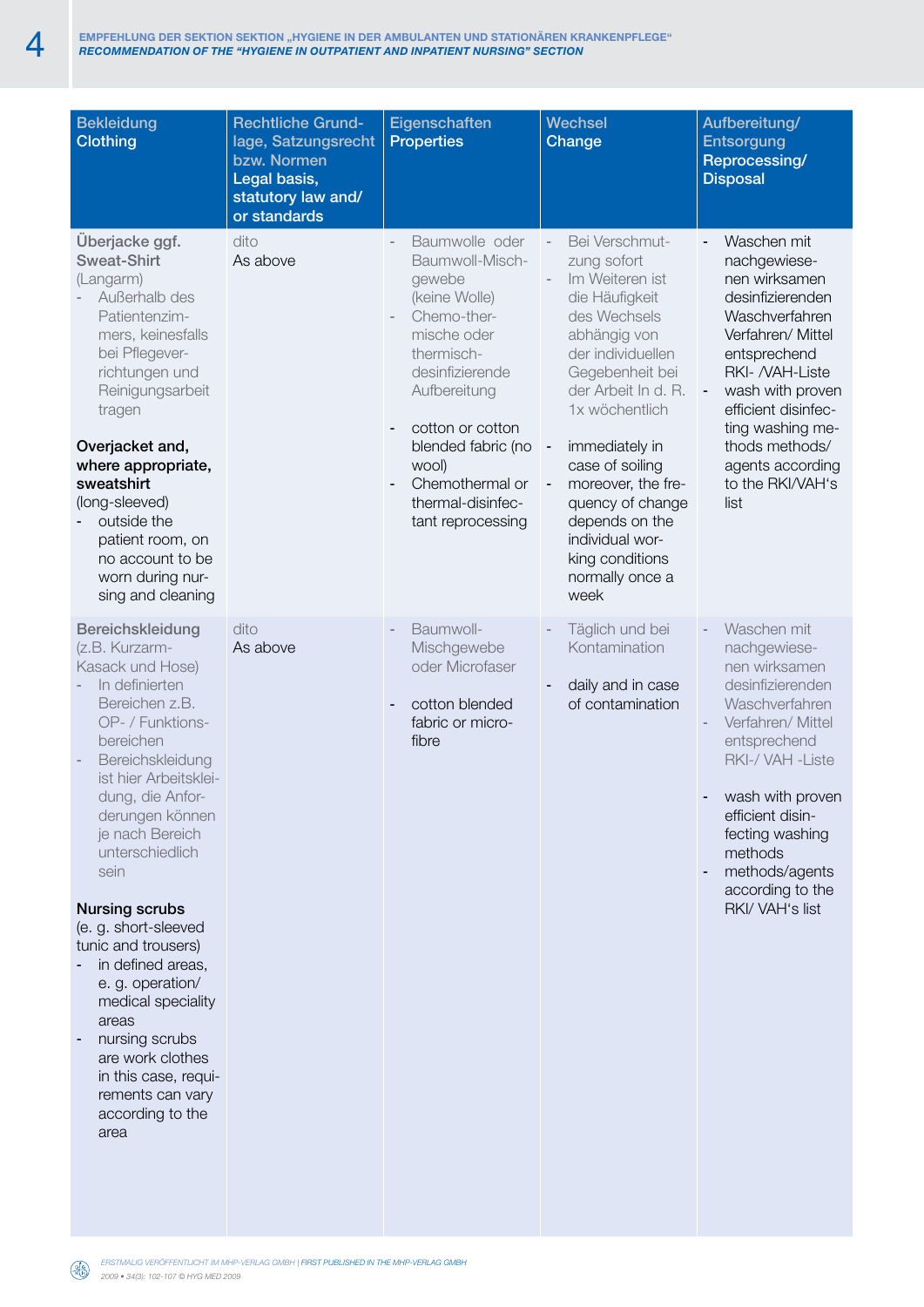| <b>Bekleidung</b><br><b>Clothing</b>                                                                                                                                                                                                                                                                                                                                                                                                                                                                                | <b>Rechtliche Grund-</b><br>lage, Satzungsrecht<br>bzw. Normen<br>Legal basis,<br>statutory law and/<br>or standards                                                                                                                                                                                                                                                     | Eigenschaften<br><b>Properties</b>                                                                                                                                                                                                                                                                                                                                                                                                                                      | <b>Wechsel</b><br>Change                                                                                                                                                                                                  | Aufbereitung/<br><b>Entsorgung</b><br>Reprocessing/<br><b>Disposal</b>                                                                                                                                                                                                                                                                                                                                                       |
|---------------------------------------------------------------------------------------------------------------------------------------------------------------------------------------------------------------------------------------------------------------------------------------------------------------------------------------------------------------------------------------------------------------------------------------------------------------------------------------------------------------------|--------------------------------------------------------------------------------------------------------------------------------------------------------------------------------------------------------------------------------------------------------------------------------------------------------------------------------------------------------------------------|-------------------------------------------------------------------------------------------------------------------------------------------------------------------------------------------------------------------------------------------------------------------------------------------------------------------------------------------------------------------------------------------------------------------------------------------------------------------------|---------------------------------------------------------------------------------------------------------------------------------------------------------------------------------------------------------------------------|------------------------------------------------------------------------------------------------------------------------------------------------------------------------------------------------------------------------------------------------------------------------------------------------------------------------------------------------------------------------------------------------------------------------------|
| <b>Dienstschuhe</b><br><b>Working shoes</b>                                                                                                                                                                                                                                                                                                                                                                                                                                                                         | dito<br>As above                                                                                                                                                                                                                                                                                                                                                         | Bequem,<br>rutschhemmend,<br>desinfizierbar und<br>mit geschlossener<br>Ferse/Fersenrie-<br>men<br>comfortable, slip-<br>resistant, must<br>be possible to<br>disinfect and with<br>closed heel/heel<br>strap                                                                                                                                                                                                                                                           |                                                                                                                                                                                                                           | Bei sichtbarer<br>Verschmutzung<br>wischdesinfizieren<br>1x wöchentlich<br>reinigen<br>wet disinfect in<br>case of visible<br>soiling<br>clean once a<br>week                                                                                                                                                                                                                                                                |
| Schutzkleidung<br>(einmal oder<br>aufbereitbar)<br>Schürze/<br>Kittel (Kurz- oder<br>Langarm, je nach<br>Einsatzzweck)<br>Wird über der<br>Arbeits-, Bereichs-<br>oder Privatklei-<br>dung getragen,<br>wenn eine<br>Kontamination zu<br>erwarten ist<br>Protective clothing<br>(single-use or<br>reprocessable)<br>apron/coat (short-<br>or long-sleeved<br>according to the<br>intended use)<br>is worn over work<br>clothes, nursing<br>scrubs or private<br>clothes, if conta-<br>mination is to be<br>expected | Bundesgesund-<br>heits-blatt 28.<br>(1985) 185-186<br>Tarifrecht<br>TRBA 250 (u.a.<br>arbeits-rechtliche<br>Vorgaben)<br><b>Federal Health</b><br>Gazette 28.<br>$(1985)$ 185-186<br>collective<br>bargaining law<br><b>Technical Rules</b><br>for Biological<br>Agents (TRBA<br>250) (and other<br>provisions regu-<br>lating terms and<br>conditions of<br>employment) | Baumwoll-Misch-<br>gewebe, bzw.<br>Microfaser oder<br>Kunststoff<br>Bei Bedarf flüssig-<br>keits-abweisend<br>bzw. - dicht,<br>Unsteril bzw. steril<br>Chemo-ther-<br>mische oder<br>thermische-<br>desinfizierende<br>Aufbereitung<br>cotton blended<br>fabric and/or<br>microfibre or syn-<br>thetic material<br>liquid-repellent<br>and/or liquid-<br>proof if necessary<br>unsterile and/or<br>sterile<br>chemothermal or<br>thermal-disinfec-<br>tant reprocessing | Wechsel:<br>Sofort nach<br>Kontamination/<br>Beendigung<br>der<br>Tätigkeit/<br>Patienten-<br>wechsel<br>change:<br>٠<br>immediately<br>after contaminati-<br>on/the activity has<br>been concluded/<br>change of patient | Einmalprodukt<br>direkt entsorgen<br>gemäß Abfall-<br>schlüssel<br>Waschen mit<br>nachgewiese-<br>nen wirksamen<br>desinfizierenden<br>Waschverfahren<br>(Verfahren / Mittel<br>entsprechend<br>RKI-/VAH-Liste)<br>directly dispose of<br>disposable pro-<br>duct according to<br>waste code<br>wash with proven<br>efficient disin-<br>fecting washing<br>methods<br>(methods/agents<br>according to the<br>RKI/VAH's list) |

*Erstmalig veröffentlicht im MHP-verlag GmbH | first published in the mhp-verlag gmbH 2009 • 34(3): 102-107 © HYG MED 2009*

 $\begin{pmatrix} \mathbb{R}^3 \\ \mathbb{R}^3 \end{pmatrix}$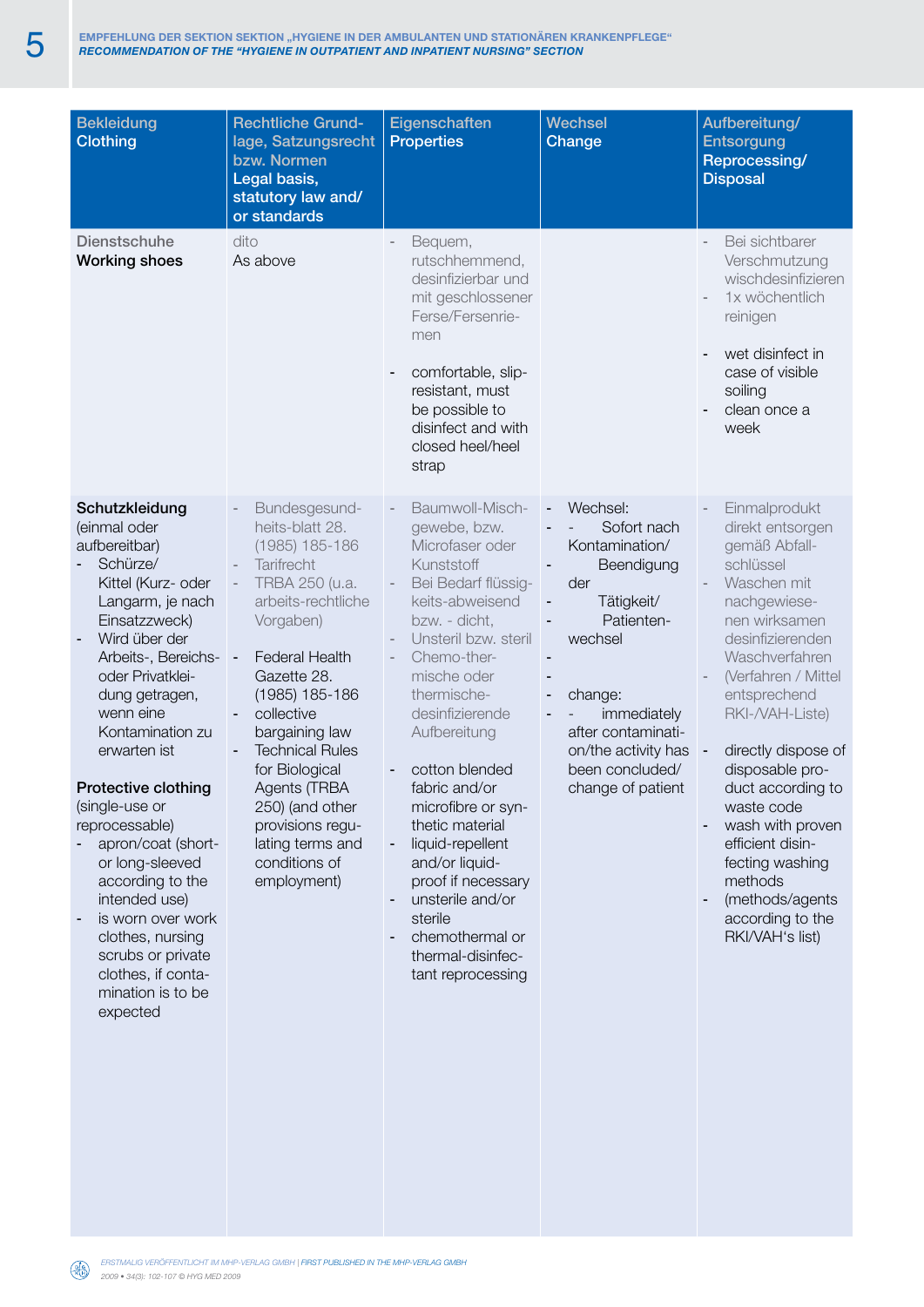| <b>Bekleidung</b><br><b>Clothing</b>                                                                                                                                                                                                                                                                                                                   | <b>Rechtliche Grund-</b><br>lage, Satzungsrecht<br>bzw. Normen<br>Legal basis,<br>statutory law and/<br>or standards                                                                                               | Eigenschaften<br><b>Properties</b>                                                                                                                                                                                                                                                                    | <b>Wechsel</b><br>Change | Aufbereitung/<br><b>Entsorgung</b><br>Reprocessing/<br><b>Disposal</b>                                                                                                                                                                                 |
|--------------------------------------------------------------------------------------------------------------------------------------------------------------------------------------------------------------------------------------------------------------------------------------------------------------------------------------------------------|--------------------------------------------------------------------------------------------------------------------------------------------------------------------------------------------------------------------|-------------------------------------------------------------------------------------------------------------------------------------------------------------------------------------------------------------------------------------------------------------------------------------------------------|--------------------------|--------------------------------------------------------------------------------------------------------------------------------------------------------------------------------------------------------------------------------------------------------|
| Kopf-Haarschutz<br>(Kopfhaube)<br>Personalschutz<br>vor Kontamination<br>mit organischem<br>Material oder<br>Protektivschutz<br>(z.B. bei invasiven<br>Maßnahmen)<br>Head/hair protec-<br>tion (head cap)<br>staff protection<br>against contami-<br>nation with orga-<br>nic matter or safe<br>protection (e. g.<br>in case of invasive<br>measures)  | dito<br>As above                                                                                                                                                                                                   | Einwegartikel,<br>flüssigkeitsabwei-<br>send, Haarun-<br>durchlässig<br>disposable, liquid-<br>repellent, imper-<br>meable to hair                                                                                                                                                                    | dito<br>As above         | Einmalprodukt<br>direkt entsorgen<br>gemäß Abfall-<br>schlüssel<br>Anschließend<br>hygienische Hän-<br>dedesinfektion<br>directly dispose<br>of disposable<br>product accor-<br>ding to waste<br>code<br>subsequently<br>hygienic hand<br>disinfection |
| Augenschutz<br>(z.B. Schutzbrille,<br>Augenschild)<br>Personalschutz<br>vor Kontamination<br>mit infektiösem<br>Material oder che- -<br>mischen Gefahr-<br>stoffen<br>Eye protection<br>(e.g. safety goggles,<br>eye shields)<br>staff protection<br>against contami-<br>nation with infec-<br>tious material or<br>chemical hazar-<br>dous substances | dito<br>Zusätzlich:<br>BioStoff V § 11<br>Gefahrstoffverord-<br>nung $§$ 50<br>As above<br>in addition: biolo-<br>gical agents regu-<br>lations (BioStoffV)<br>§ 11, hazardous<br>substances legis-<br>lation § 50 | Flüssigkeitsdicht,<br>mit seitlichem<br>Schutz, ggf. be-<br>schlags-/ spie-<br>gelarm, die Brille<br>muss desinfizier-<br>bar sein<br>liquid-proof, with<br>side protection,<br>low condensati-<br>on/low-reflecting,<br>where approp-<br>riate; it must be<br>possible to disin-<br>fect the goggles | dito<br>As above         | Einmalmaterial<br>entsorgen oder<br>wiederaufbereit-<br>bares Material<br>desinfizieren/<br>reinigen je nach<br>Kontamination<br>dispose of<br>disposables or<br>disinfect/clean re-<br>processable ma-<br>terial according to<br>contamination        |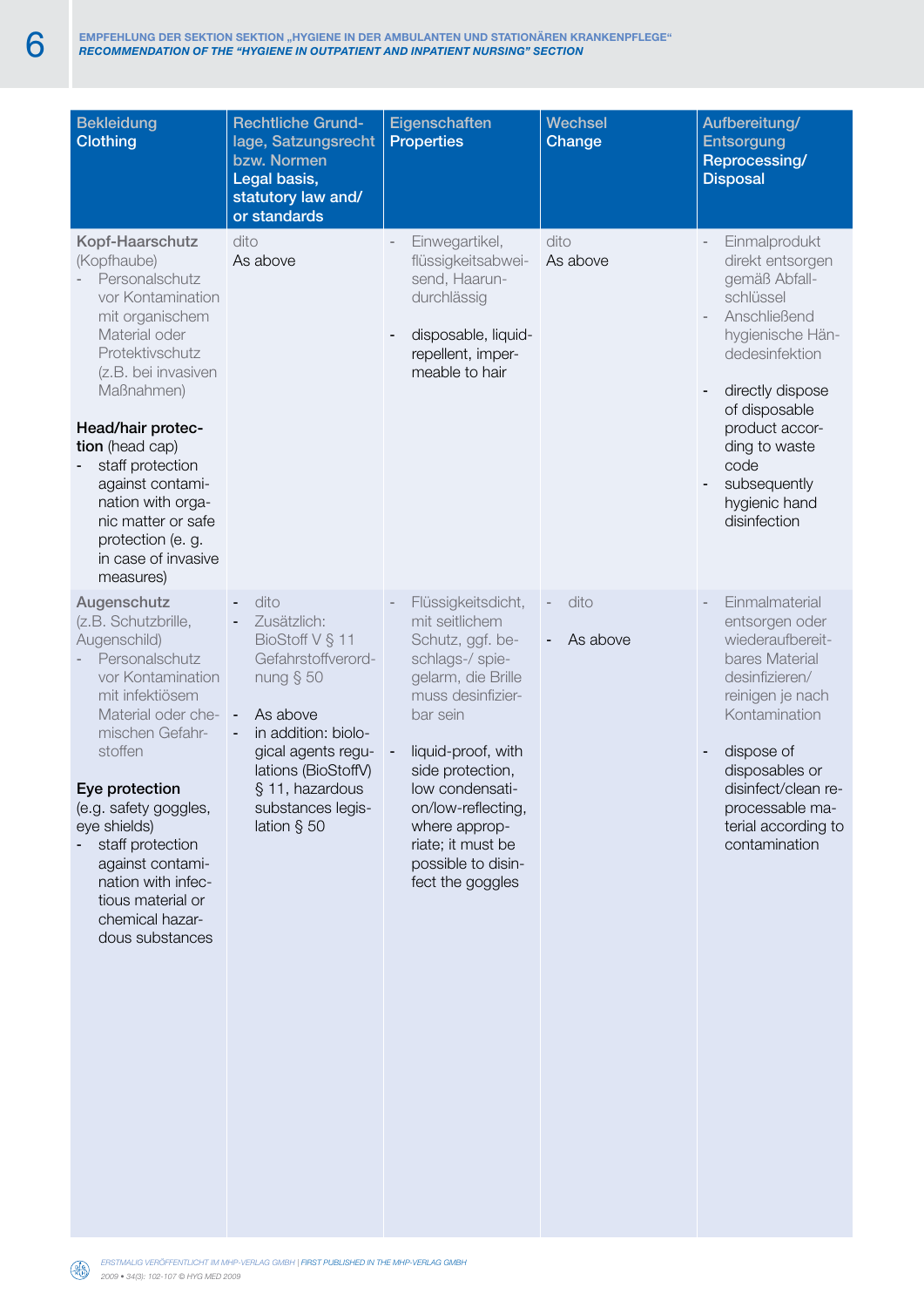| <b>Bekleidung</b><br>Clothing                                                                                                                                                                                                                                                                                                                                                                                                                                                                         | <b>Rechtliche Grund-</b><br>lage, Satzungsrecht<br>bzw. Normen<br>Legal basis,<br>statutory law and/<br>or standards                                                                                                                                                                                                                                                                                                                                                              | Eigenschaften<br><b>Properties</b>                                                                                                                                                                                                                                                                                                                 | <b>Wechsel</b><br>Change                                                                                                                                                                                                                                                                                                                                                                                                                                                  | Aufbereitung/<br>Entsorgung<br>Reprocessing/<br><b>Disposal</b>                                                                                                                                                                                        |
|-------------------------------------------------------------------------------------------------------------------------------------------------------------------------------------------------------------------------------------------------------------------------------------------------------------------------------------------------------------------------------------------------------------------------------------------------------------------------------------------------------|-----------------------------------------------------------------------------------------------------------------------------------------------------------------------------------------------------------------------------------------------------------------------------------------------------------------------------------------------------------------------------------------------------------------------------------------------------------------------------------|----------------------------------------------------------------------------------------------------------------------------------------------------------------------------------------------------------------------------------------------------------------------------------------------------------------------------------------------------|---------------------------------------------------------------------------------------------------------------------------------------------------------------------------------------------------------------------------------------------------------------------------------------------------------------------------------------------------------------------------------------------------------------------------------------------------------------------------|--------------------------------------------------------------------------------------------------------------------------------------------------------------------------------------------------------------------------------------------------------|
| Mund-Nasenschutz<br>(Maske)<br>Personalschutz<br>vor Kontamination<br>mit organischem/<br>infektiösem<br>Material oder<br>Patientenschutz<br>(Protektivschutz)<br><b>Mask covering</b><br>mouth and nose<br>staff protection<br>against contami-<br>nation with orga-<br>nic matter/infec-<br>tious material or<br>patient protection<br>(safe protection)                                                                                                                                            | BioStoffV § 11<br>$\sim$<br>BGR 250/TRBA<br>250 (u.a. arbeits-<br>rechtliche Vorga-<br>ben)<br>EN149 und prEN<br>14683<br>biological agents<br>regulations (Bio-<br>StoffV) § 11<br>rules of the Ger-<br>man liability insu-<br>rance association/<br><b>Technical Rules</b><br>for Biological<br>Agents (BGR 250/ -<br>TRBA 250) (and<br>other provisions<br>regulating terms<br>and conditions of<br>employment)<br>EN149 and prEN<br>14683                                     | Flüssigkeits-<br>undurchlässig,<br>(FFP1)<br><b>Gute Passform</b><br>mit individueller<br>Anpassungsmög-<br>lichkeit<br>Muss Nase,<br>Mund, ggf. Bart<br>vollständig bede-<br>cken<br>impermeable to<br>liquids, (FFP1)<br>good fit with indi-<br>vidual adaptability<br>must comple-<br>tely cover nose,<br>mouth and, where<br>applicable, beard | Jedes mal nach<br>Gebrauch<br>Bei Bedarf, wenn<br>sie innen von der<br>Atemluft des Trä-<br>gers durchfeuch-<br>tet oder wenn sie<br>außen sichtbar<br>verschmutzt sind<br>Nicht ab- und<br>$\overline{\phantom{a}}$<br>wieder aufsetzen<br>every time<br>after use<br>if required, if<br>$\overline{\phantom{a}}$<br>mask is internally<br>moistened by the<br>user's respiratory<br>air or is visibly<br>soiled externally<br>do not remove<br>and put back on<br>again | <b>Direkte</b><br>$\bar{a} = \bar{b}$<br>Entsorgung<br>Anschließend<br>hygienische Hän-<br>dedesinfektion<br>direct disposal<br>subsequently<br>hygienic hand<br>disinfection                                                                          |
| Atemschutz<br>Ist notwendig bei<br>Aerosol-über-<br>tragbaren und<br>hoch kontagiösen<br>Krankheiten wie:<br>TBC, hämorrhagi-<br>sches Fieber usw.<br>Als Patienten-<br>schutz vor z. B.<br>Schimmelpilzspo-<br>ren<br><b>Breathing</b><br>protection<br>is necessary in<br>case of disea-<br>ses which can<br>be transmitted<br>through aerosols<br>and are highly<br>contagious, such<br>as: TBC, haemor-<br>rhagic fever etc.<br>as patient pro-<br>tection against<br>mould spores for<br>example | BGR 250/TRBA<br>250 (u.a. arbeits-<br>rechtliche Vorga-<br>ben)<br>BiostoffV, Anhang<br>Tab.<br><b>ABAS</b><br>rules of the Ger-<br>man liability insu-<br>rance association/<br><b>Technical Rules</b><br>for Biological<br>Agents (BGR 250/<br><b>TRBA 250) (and</b><br>other provisions<br>regulating terms<br>and conditions of<br>employment)<br>biological agents<br>regulations (Bio-<br>stoffV), Appendix<br>Table<br>Committee for<br><b>Biological Agents</b><br>(ABAS) | Dichtsitzend,<br>flüssigkeitsdicht,<br>FFP2 bzw. FFP3<br>(ggf. mit Exspirati-<br>onsventil)<br>tight-fitting, liquid-<br>proof, FFP2 and/<br>or FFP3 (with<br>expiration valve,<br>where applicable)                                                                                                                                               | Jedes mal nach<br>Gebrauch<br>bei außen sicht-<br>$\overline{\phantom{a}}$<br>barer Verschmut-<br>zung<br>Herstellerangaben<br>zu Tragedauer<br>und Durchfeuch-<br>tung beachten<br>Nicht ab- und<br>wieder aufsetzen<br>every time after<br>use<br>in case of exter-<br>nally visible soiling<br>adhere to manu-<br>facturers' instruc-<br>tions regarding<br>usage time and<br>moisture penet-<br>ration<br>do not remove<br>and put back on<br>again                   | <b>Direkte Entsor-</b><br>gung, Einmal-<br>produkt gemäß<br>Abfallschlüssel<br>Anschließend hy-<br>gienische Hände-<br>desinfektion<br>direct disposal,<br>disposable ac-<br>cording to waste<br>code<br>subsequently<br>hygienic hand<br>disinfection |

*Erstmalig veröffentlicht im MHP-verlag GmbH | first published in the mhp-verlag gmbH*  $(4)$ *2009 • 34(3): 102-107 © HYG MED 2009*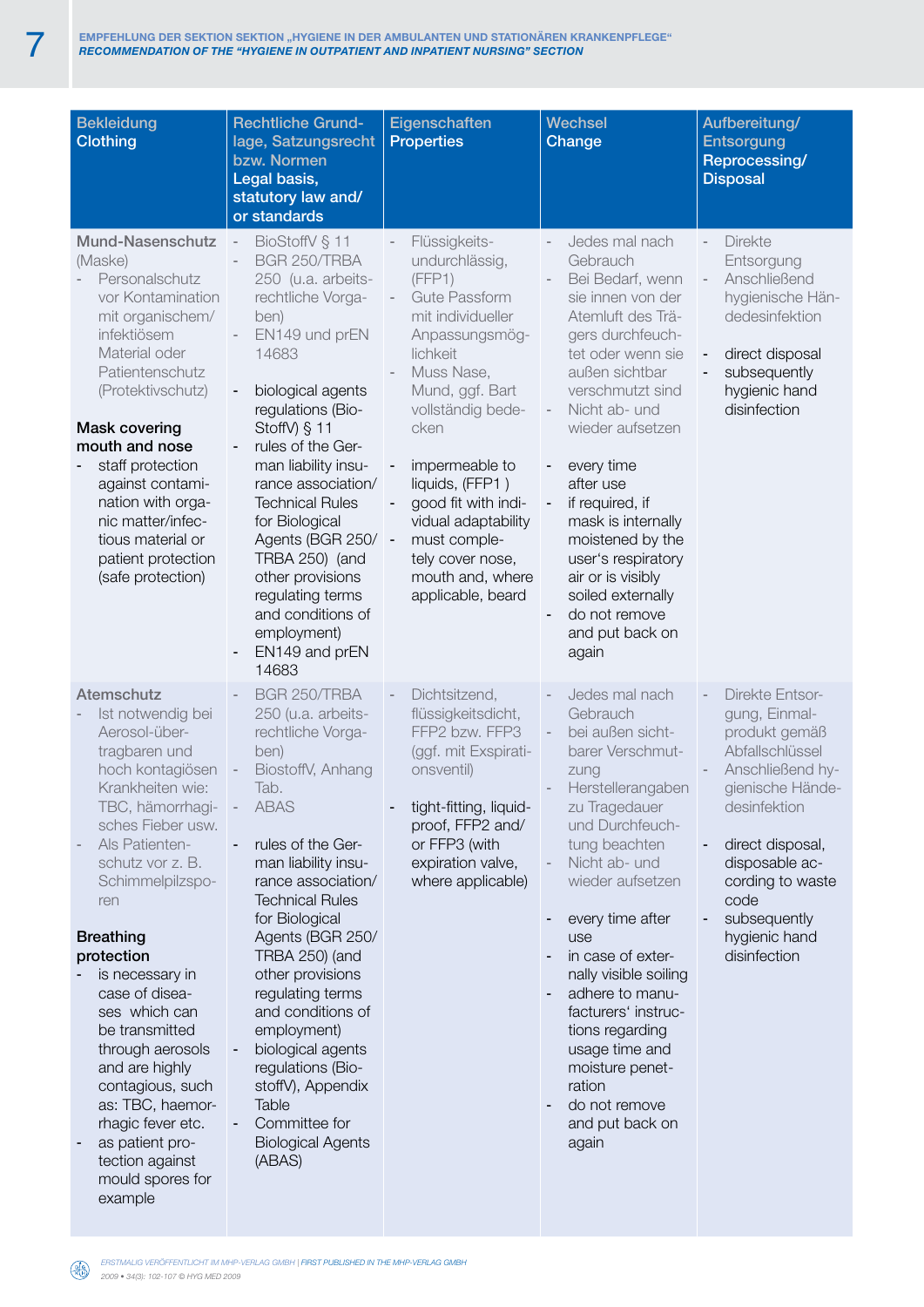Kleidung und Schutzausrüstung für Pflegeberufe: Begriffe und Mindest-Anforderungen (Tab 1) Clothing and Protective Equipment for Caring Professions: Terminology and minimum requirements (Table 1)

| <b>Bekleidung</b><br><b>Clothing</b>                                                                                                                                                                                                                                                                                                                                                                                                                                              | Rechtliche<br>Grundlage<br><b>Legal basis</b>                                                                                                                                                                                                                                             | Eigenschaften<br><b>Properties</b>                                                                                                                                                                                                                                                                                                                                                                                                                            | <b>Wechsel</b><br>Change                                                                                                                                                                                                                                                                | Aufbereitung/<br><b>Entsorgung</b><br>Reprocessing/<br><b>Disposal</b>                                                                                                   |
|-----------------------------------------------------------------------------------------------------------------------------------------------------------------------------------------------------------------------------------------------------------------------------------------------------------------------------------------------------------------------------------------------------------------------------------------------------------------------------------|-------------------------------------------------------------------------------------------------------------------------------------------------------------------------------------------------------------------------------------------------------------------------------------------|---------------------------------------------------------------------------------------------------------------------------------------------------------------------------------------------------------------------------------------------------------------------------------------------------------------------------------------------------------------------------------------------------------------------------------------------------------------|-----------------------------------------------------------------------------------------------------------------------------------------------------------------------------------------------------------------------------------------------------------------------------------------|--------------------------------------------------------------------------------------------------------------------------------------------------------------------------|
| Handschuhe<br>z. B. bei der<br>Patientenversorgung<br>Um eine Kontami-<br>nation der Hände<br>des Personals mit<br>infektiösem Mate-<br>rial zu verhindern.<br>Die Auswahl des<br>Handschuhma-<br>terials richtet sich<br>nach dem Einsatz<br>und dessen Be-<br>anspruchung<br>Im weiteren sind<br>die Aspekte des<br>Arbeitsschutzes,<br>je nach Einsatz<br>bzw. Anforderung,<br>zu berücksichti-<br>gen<br>Gloves<br>e.g. in patient care<br>for preventing<br>staff contamina- | <b>BGR 250/TRBA 250</b><br>(u.a. arbeitsrechtliche<br>Vorgaben)<br>rules of the German<br>liability insurance<br>association/Technical<br>Rules for Biological<br>Agents (BGR 250/<br><b>TRBA 250)</b> (and<br>other provisions<br>regulating terms and<br>conditions of employ-<br>ment) | Dicht, stabil,<br>möglichst reißfest,<br>elastisch, mit<br>gutem Tastver-<br>mögen ggf. lange<br>Stulpen<br>Möglichst puder-<br>freie Handschuhe<br>benutzen.<br>Latex-Handschu-<br>he müssen puder-<br>frei sein!<br>Je nach Einsatz-<br>gebiet<br>steril - unsteril<br>Je nach Ein-<br>satzzweck sind<br>besondere<br>Anforderungen/<br>Eigenschaften zu<br>beachten<br>impermeable, sta-<br>ble, as tear-resis-<br>tant as possible,<br>elastic, with good | Unmittelbar nach<br>Kontamination<br>oder Verschmut-<br>zung<br>Nach jedem<br>Patienten (Aus-<br>nahmen siehe<br>RKI- Richtlinie<br>Händehygiene)<br>immediately after<br>contamination or<br>soiling<br>after each patient<br>(exceptions: see<br>RKI's guidelines<br>on hand hygiene) | <b>Direkte</b><br>$\blacksquare$<br>Entsorgung<br>Anschließend<br>hygienische Hän-<br>dedesinfektion<br>direct disposal<br>subsequently<br>hygienic hand<br>disinfection |
| ting their hands<br>with infectious<br>material<br>glove material is<br>selected accor-<br>ding to the use<br>and its stress and<br>wear<br>moreover, aspects<br>of industrial safety<br>must be consi-<br>dered according<br>to the use and/or<br>requirements                                                                                                                                                                                                                   |                                                                                                                                                                                                                                                                                           | tactile sensitivity,<br>long cuffs, where<br>appropriate<br>preferably use<br>powder-free<br>gloves<br>latex gloves must<br>be powder-free<br>according to field<br>of application:<br>sterile - unsterile<br>specific require-<br>ments/properties<br>must be conside-<br>red according to<br>the intended use                                                                                                                                               |                                                                                                                                                                                                                                                                                         |                                                                                                                                                                          |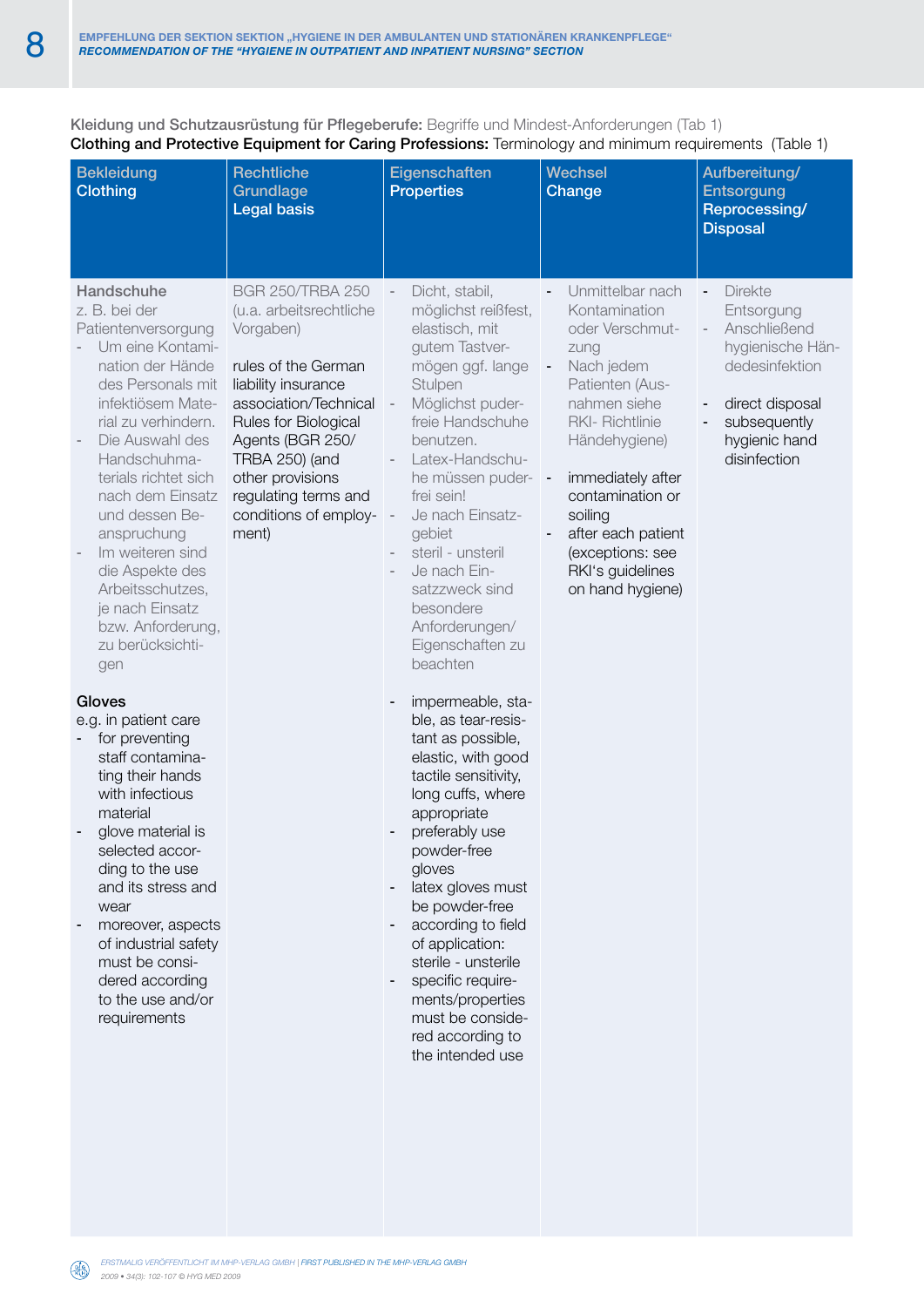| <b>Bekleidung</b><br><b>Clothing</b>                                                                                                                              | <b>Rechtliche</b><br>Grundlage<br><b>Legal basis</b>                                                                                                                                                 | Eigenschaften<br><b>Properties</b>                                                                                                                                            | <b>Wechsel</b><br>Change                                                                                                                       | Aufbereitung/<br><b>Entsorgung</b><br>Reprocessing/<br><b>Disposal</b>                                                                                                                  |
|-------------------------------------------------------------------------------------------------------------------------------------------------------------------|------------------------------------------------------------------------------------------------------------------------------------------------------------------------------------------------------|-------------------------------------------------------------------------------------------------------------------------------------------------------------------------------|------------------------------------------------------------------------------------------------------------------------------------------------|-----------------------------------------------------------------------------------------------------------------------------------------------------------------------------------------|
| Schutzschuhe<br>(z.B. Bereichsschu-<br>he, Gummistiefel/-<br>galoschen)<br>Bei definierten<br>Tätigkeiten bzw.<br>Bereichen mit<br>Bereichskleidung               | BGR 250/TRBA<br>$\sim$<br>250 u.a. arbeits-<br>rechtliche Vorga-<br>ben<br><b>Tarifrecht</b><br>$\overline{\phantom{a}}$<br>rules of the Ger-<br>$\sim$<br>man liability insu-<br>rance association/ | Flüssigkeitsdicht,<br>rutschhemmend,<br>chemisch bzw.<br>thermisch desinfi-<br>zierbar<br>Antistatisch z.B.<br>in OP-Abtl.<br>Intensiv-Station                                | Beim Verlassen<br>$\sim$<br>des Bereiches<br>bzw. nach Ge-<br>brauch<br>Mitarbeiterbezo-<br>gen verwenden<br>oder desinfizier.<br>Aufbereitung | Bevorzugt: ma-<br>$\overline{\phantom{a}}$<br>schinelle Aufberei-<br>tung bei 60°C<br>Manuell: desinfi-<br>zierend reinigen<br>Verschmutzungen<br>$\sim$<br>sind sofort zu<br>entfernen |
| Safety footwear<br>(e.g. nursing shoes,<br>rubber boots/galo-<br>shes)<br>in case of defined<br>activities and/or<br>in areas where<br>nursing scrubs<br>are worn | <b>Technical Rules</b><br>for Biological<br>Agents (BGR 250/<br>TRBA 250) and<br>other provisions<br>regulating terms<br>and conditions of<br>employment<br>collective bargai-<br>ning law           | liquid-proof, slip-<br>resistant, must be<br>possible to dis-<br>infect chemically<br>and/or thermally<br>antistatic, e. g. in<br>$\sim$<br>surgery depart-<br>ments and ICUs | when leaving the<br>area and/or after<br>use<br>use in a staff-<br>$\sim$<br>related manner<br>or disinfectant<br>reprocessing                 | preferable:<br>$\blacksquare$<br>automated repro-<br>cessing at 60° C<br>manual: clean<br>$\overline{\phantom{a}}$<br>in a disinfectant<br>manner<br>immediately<br>remove soiling      |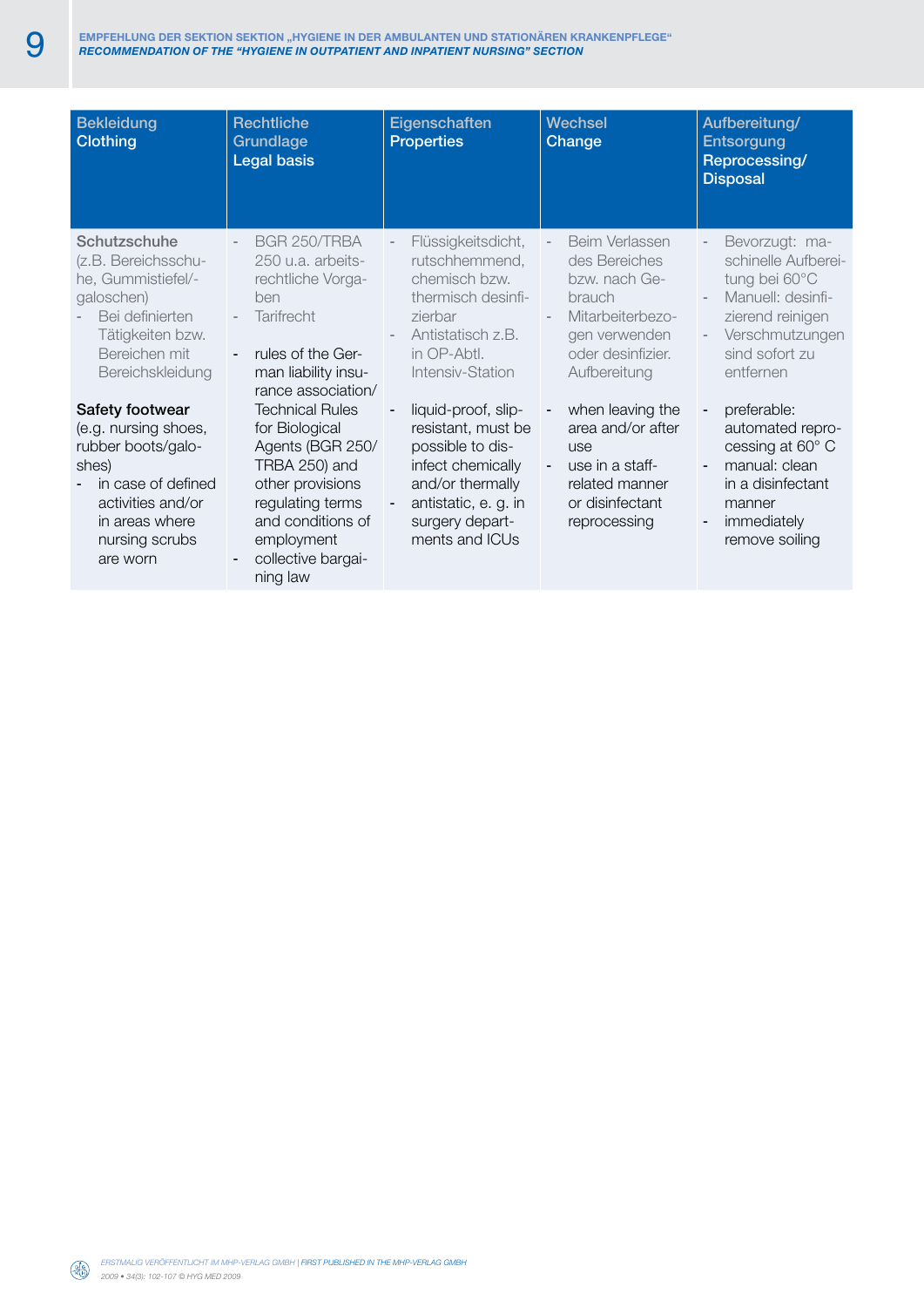### Kleidung und Schutzausrüstung für Pflegeberufe: Einsatzbereich (Tabelle 2) Clothing and Protective Equipment for Caring Professions: Field of application (Table 2)

|                                     | Arbeitsklei-<br>dung<br>(Synonym:<br>Dienst-<br>kleidung,<br>Berufsklei-<br>dung)<br><b>Work</b><br>clothes<br>(synonyms:<br>service<br>clothing,<br>workwear) | <b>Bereichs-</b><br>kleidung<br><b>Nursing</b><br>scrubs                                                                                        | Schutz-<br>kleidung<br><b>Protective</b><br>clothing                                                                                                                                                                                                                                                                                                 | <b>Haarschutz</b><br>Hair protec-<br>tion                                                                                                                                                                                                                                                                                                              | Augen-<br>schutz<br><b>Eye</b><br>protection                                                                                                                                                                                                                                                                                           | Mund-Na-<br>senschutz<br><b>Mask</b><br>covering<br>mouth and<br>nose                                                                                                                                                                                                                                                                                                                                                                                                                                                                                               | Schutz-<br><b>Schuhe</b><br><b>Safety</b><br>footwear                                                                                                     |
|-------------------------------------|----------------------------------------------------------------------------------------------------------------------------------------------------------------|-------------------------------------------------------------------------------------------------------------------------------------------------|------------------------------------------------------------------------------------------------------------------------------------------------------------------------------------------------------------------------------------------------------------------------------------------------------------------------------------------------------|--------------------------------------------------------------------------------------------------------------------------------------------------------------------------------------------------------------------------------------------------------------------------------------------------------------------------------------------------------|----------------------------------------------------------------------------------------------------------------------------------------------------------------------------------------------------------------------------------------------------------------------------------------------------------------------------------------|---------------------------------------------------------------------------------------------------------------------------------------------------------------------------------------------------------------------------------------------------------------------------------------------------------------------------------------------------------------------------------------------------------------------------------------------------------------------------------------------------------------------------------------------------------------------|-----------------------------------------------------------------------------------------------------------------------------------------------------------|
| Kranken-<br>haus<br><b>Hospital</b> | Arbeitsklei-<br>dung, die<br>vom Betrieb<br>zur Verfü-<br>gung zu<br>stellen ist<br>work clothes<br>which need<br>to be provi-<br>ded by the<br>facility       | Intensiv-<br>Stationen,<br>OP-/Funk-<br>tions-<br>Abteilungen<br>intensive<br>care units,<br>operating/<br>medical<br>speciality<br>departments | Sterile<br>Schutzklei-<br>dung z.B.<br>bei invasiven<br>Maßnahmen<br>Unsterile<br>Schutzklei-<br>dung bei<br>Kontamina-<br>tionsgefahr<br>und Isolie-<br>rungen<br>sterile<br>protective<br>clothing,<br>e.g. in case<br>of invasive<br>measures<br>unsterile<br>protective<br>clothing in<br>case of risk<br>of contami-<br>nation and<br>isolation | $OP-/-$<br>Funktions-<br>Abteilungen<br>Ggf.bei<br>der Patien-<br>tenversor-<br>gung, bei<br>Kontaminati-<br>onsgefahr,<br>Ggf. bei<br>Isolierung<br>operating/<br>medical<br>speciality<br>departments<br>where ap-<br>propriate, in<br>patient care,<br>in case of<br>risk of con-<br>tamination<br>where<br>appropriate,<br>in case of<br>isolation | Bei Konta-<br>minations-<br>gefahr<br>Beim<br>Umgang<br>mit Desin-<br>fektions-/<br>Reinigungs-<br>mittelkon-<br>zentraten<br>und anderen<br>chemische<br>Substanzen<br>in case of<br>risk of con-<br>tamination<br>when<br>dealing with<br>disinfectant/<br>detergent<br>concen-<br>trates and<br>other chemi-<br>cal substan-<br>ces | $OP-/-$<br>Funktions-<br>Bereichen;<br>Kontaminati-<br>onsgefahr;<br>Ggf. bei Iso-<br>lierungen;<br>Als Protek-<br>tivschutz bei<br>immunsupp.<br>Patienten;<br>Atemschutz-<br>masken<br>Isolierungen/<br>Umgang<br>mit hoch-<br>kontagiösen<br>Erkrankun-<br>gen<br>operating/<br>medical<br>speciality<br>areas; risk of<br>contamina-<br>tion; where<br>appropriate,<br>in case of<br>isolation; as<br>safe protec-<br>tion in case<br>of immu-<br>nosupp.<br>patients;<br>breathing<br>masks<br>isolations/<br>dealing<br>with highly<br>contagious<br>diseases | $OP-/-$<br>Funktions-<br>Bereichen<br>Küche<br>Schwimm-<br>badbereich<br>operating/<br>medical<br>speciality<br>areas<br>kitchen<br>swimming<br>pool area |

*Erstmalig veröffentlicht im MHP-verlag GmbH | first published in the mhp-verlag gmbH 2009 • 34(3): 102-107 © HYG MED 2009*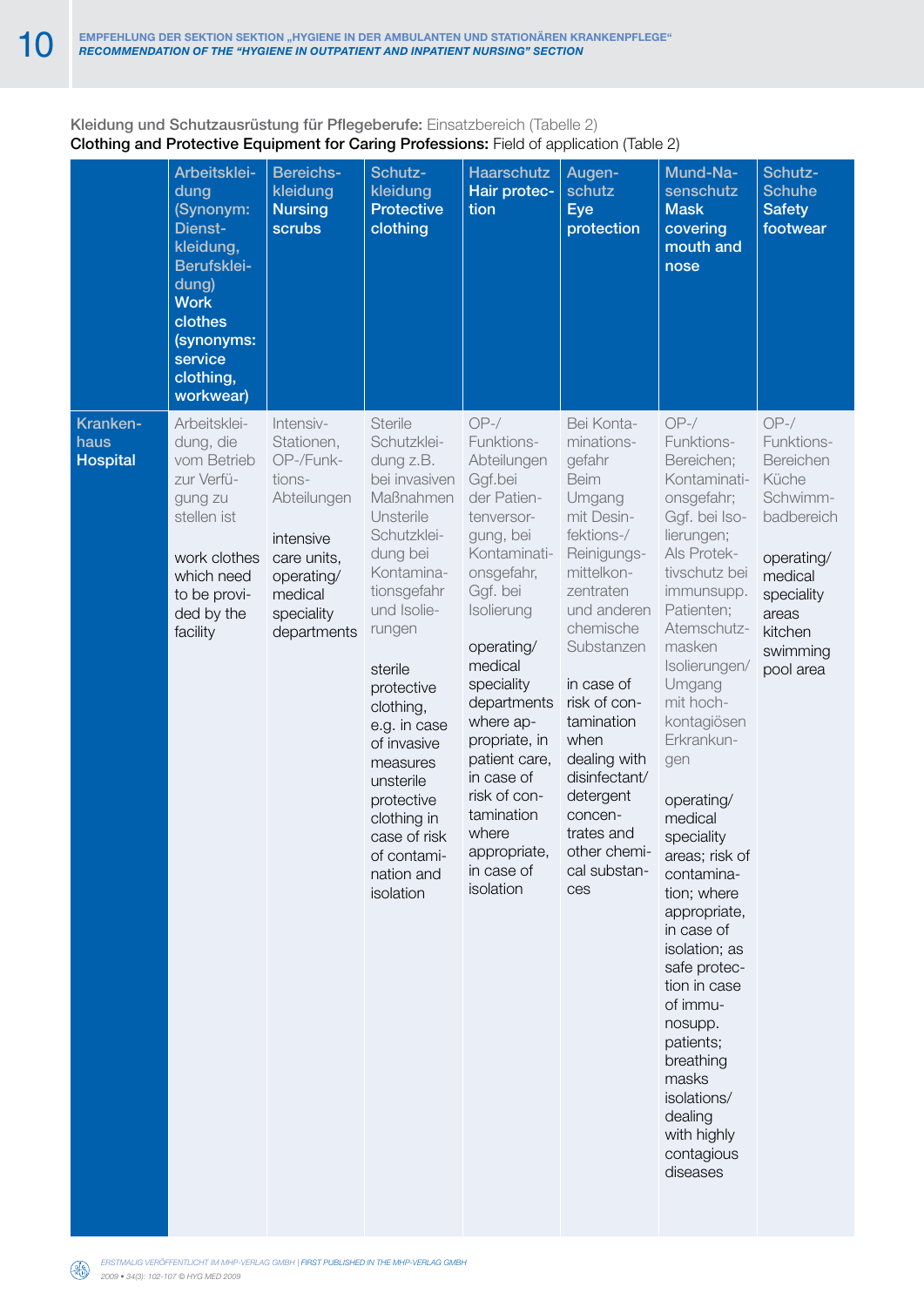|                                                              | Arbeitsklei-<br>dung<br>(Synonym:<br>Dienst-<br>kleidung,<br>Berufsklei-<br>dung)<br><b>Work</b><br>clothes<br>(synonyms:<br>service<br>clothing,<br>workwear) | <b>Bereichs-</b><br>kleidung<br><b>Nursing</b><br>scrubs                                                                                   | Schutz-<br>kleidung<br><b>Protective</b><br>clothing                                                                                                                                                                                                                                                  | <b>Haarschutz</b><br>Hair protec-<br>tion                                                                                                                                                                                                                                                                                                                                                       | Augen-<br>schutz<br><b>Eye</b><br>protection                                                                                                                                                                                                                                                                                          | Mund-Na-<br>senschutz<br><b>Mask</b><br>covering<br>mouth and<br>nose                                                                                                                                                                                                                                                                                                                                                                                                                                                                                                                      | <b>Schutz-</b><br><b>Schuhe</b><br><b>Safety</b><br>footwear                                                                                |
|--------------------------------------------------------------|----------------------------------------------------------------------------------------------------------------------------------------------------------------|--------------------------------------------------------------------------------------------------------------------------------------------|-------------------------------------------------------------------------------------------------------------------------------------------------------------------------------------------------------------------------------------------------------------------------------------------------------|-------------------------------------------------------------------------------------------------------------------------------------------------------------------------------------------------------------------------------------------------------------------------------------------------------------------------------------------------------------------------------------------------|---------------------------------------------------------------------------------------------------------------------------------------------------------------------------------------------------------------------------------------------------------------------------------------------------------------------------------------|--------------------------------------------------------------------------------------------------------------------------------------------------------------------------------------------------------------------------------------------------------------------------------------------------------------------------------------------------------------------------------------------------------------------------------------------------------------------------------------------------------------------------------------------------------------------------------------------|---------------------------------------------------------------------------------------------------------------------------------------------|
| Reha-<br><b>Kliniken</b><br>Rehabili-<br>tation<br>hospitals | Arbeitsklei-<br>dung, die<br>vom Betrieb<br>zur Verfü-<br>gung zu<br>stellen ist<br>work clothes<br>which need<br>to be provi-<br>ded by the<br>facility       | In Funkti-<br>onsabt. z.B.<br>Endoskopie<br>etc.<br>in medical<br>speciality<br>depart-<br>ments, e.g.<br>endoscopy<br>departments<br>etc. | Bei Be-<br>darf sterile<br>Schutzklei-<br>dung Unste-<br>rile Schutz-<br>kleidung bei<br>Kontamina-<br>tions-gefahr<br>und Isolie-<br>rung<br>if requi-<br>red, sterile<br>protective<br>clothing<br>unsterile<br>protective<br>clothing in<br>case of risk<br>of contami-<br>nation and<br>isolation | Bei z.B.<br>definierten<br>invasiven<br>Maßnah-<br>men, Ggf.<br>bei der<br>Patienten-<br>versorgung,<br>wenn<br>Kontamina-<br>tions-gefahr<br>besteht,<br>Ggf. bei<br>Isolierung<br>e.g. in case<br>of defined<br>invasive<br>measures,<br>where ap-<br>plicable, du-<br>ring patient<br>care, if there<br>is a risk of<br>contamina-<br>tion, where<br>appropriate,<br>in case of<br>isolation | Bei Konta-<br>minations-<br>gefahr; Beim<br>Umgang<br>mit Desin-<br>fektions-/<br>Reinigungs-<br>mittel-kon-<br>zentraten<br>und andere<br>chemische<br>Substanzen<br>in case<br>of risk of<br>contamina-<br>tion; when<br>dealing with<br>disinfectant/<br>detergent<br>concen-<br>trates and<br>other chemi-<br>cal substan-<br>ces | Bei z.B.<br>definierten<br>Invasiven<br>Maßnah-<br>men; Bei<br>Kontamina-<br>tions-gefahr;<br>Ggf. bei<br>Isolierung;<br>Ggf. bei<br>immunsupp.<br>Patienten;<br>Atemschutz-<br>maske:<br>Isolierungen/<br>Umgang<br>mit hoch-<br>kontagiösen<br>Erkrankun-<br>gen<br>e.g. in case<br>of defined<br>invasive<br>measures; in<br>case of risk<br>of contami-<br>nation; whe-<br>re appropri-<br>ate, in case<br>of isolation;<br>where ap-<br>propriate, in<br>case of im-<br>munosupp.<br>patients;<br>breathing<br>mask: isola-<br>tions/dealing<br>with highly<br>contagious<br>diseases | Nur in<br>definierten<br>Bereichen;<br>Küche;<br>Schwimm-<br>badbereich<br>only in defi-<br>ned areas;<br>kitchen;<br>swimming<br>pool area |

*Erstmalig veröffentlicht im MHP-verlag GmbH | first published in the mhp-verlag gmbH 2009 • 34(3): 102-107 © HYG MED 2009*

**Contract Contract Contract**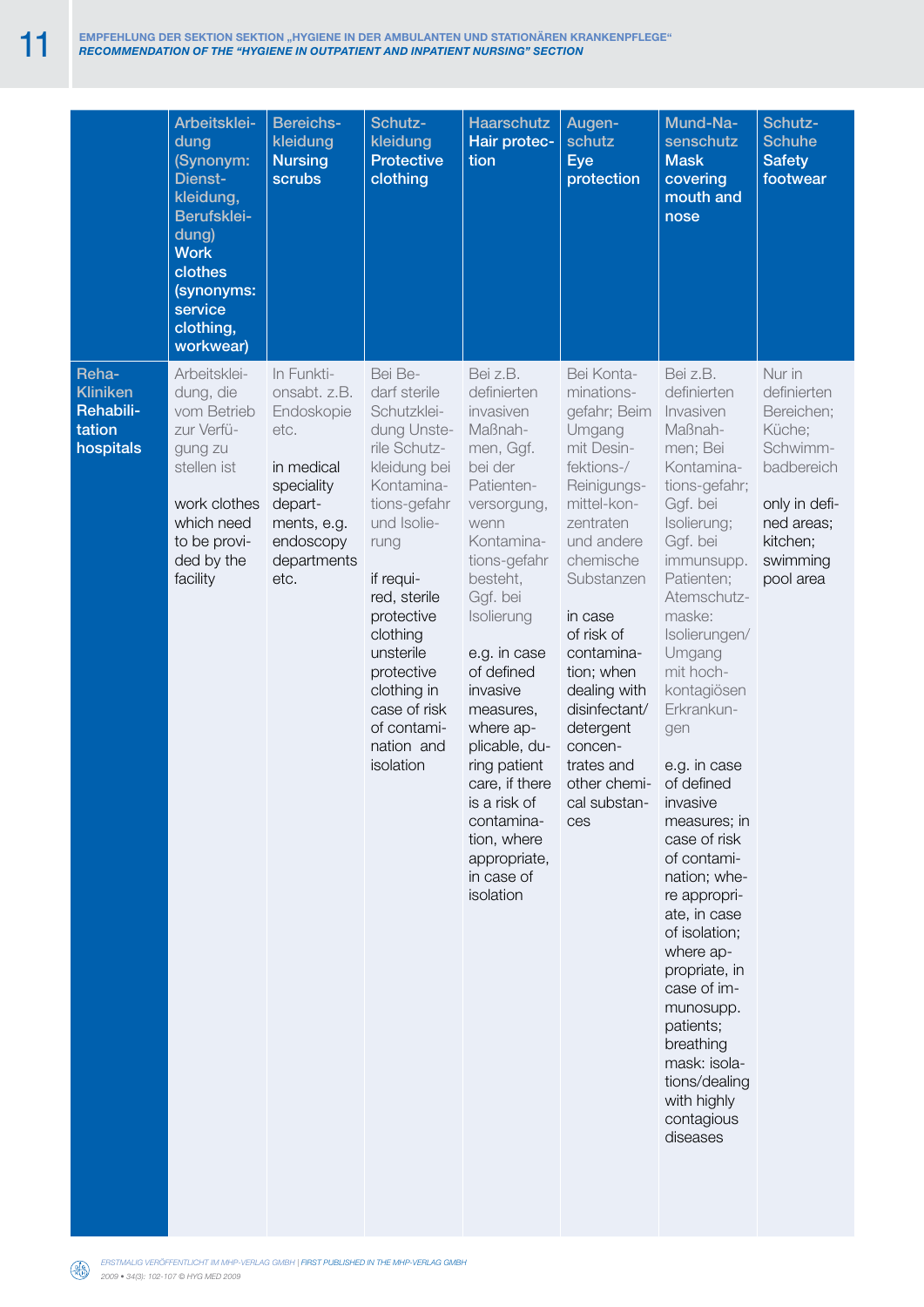|                                                              | Arbeitsklei-<br>dung<br>(Synonym:<br>Dienst-<br>kleidung,<br>Berufsklei-<br>dung)<br><b>Work</b><br>clothes<br>(synonyms:<br>service<br>clothing,<br>workwear)                                                                                                             | <b>Bereichs-</b><br>kleidung<br><b>Nursing</b><br>scrubs                                                                                                                | Schutz-<br>kleidung<br><b>Protective</b><br>clothing                                                                                                                                                                                                                                                                                                                                  | <b>Haarschutz</b><br><b>Hair</b><br>protection                                                                                                                                                                                                                                                                            | Augen-<br>schutz<br><b>Eye</b><br>protection                                                                                                                                                                                                                                                                                          | Mund-Na-<br>senschutz<br><b>Mask</b><br>covering<br>mouth and<br>nose                                                                                                                                                                                                                                                                                                                                                                                                                                                                                                                          | Schutz-<br><b>Schuhe</b><br><b>Safety</b><br>footwear                                                                                                                                   |
|--------------------------------------------------------------|----------------------------------------------------------------------------------------------------------------------------------------------------------------------------------------------------------------------------------------------------------------------------|-------------------------------------------------------------------------------------------------------------------------------------------------------------------------|---------------------------------------------------------------------------------------------------------------------------------------------------------------------------------------------------------------------------------------------------------------------------------------------------------------------------------------------------------------------------------------|---------------------------------------------------------------------------------------------------------------------------------------------------------------------------------------------------------------------------------------------------------------------------------------------------------------------------|---------------------------------------------------------------------------------------------------------------------------------------------------------------------------------------------------------------------------------------------------------------------------------------------------------------------------------------|------------------------------------------------------------------------------------------------------------------------------------------------------------------------------------------------------------------------------------------------------------------------------------------------------------------------------------------------------------------------------------------------------------------------------------------------------------------------------------------------------------------------------------------------------------------------------------------------|-----------------------------------------------------------------------------------------------------------------------------------------------------------------------------------------|
| <b>Psychiatrie</b><br><b>Psychiatric</b><br>depart-<br>ments | Arbeits-<br>kleidung;<br>Ggf. private<br>Kleidung,<br>bei direkter<br>Pflege z.B.<br>Überschürze<br>oder Kittel<br>tragen<br>work clo-<br>thes; where<br>appropriate,<br>private clo-<br>thes, in case<br>of direct<br>care, wear<br>outer apron<br>or coat for<br>example | In Bereichen<br>in denen<br>z.B. invasive<br>Maßnahmen<br>durchgeführt<br>werden<br>in areas,<br>where<br>invasive<br>measures<br>are being<br>conducted<br>for example | Sterile<br>Schutzklei-<br>dung z.B.<br>bei definier-<br>ten invasiven<br>Maßnah-<br>men; Unste-<br>rile Schutz-<br>kleidung bei<br>Kontamina-<br>tions-gefahr<br>und Isolie-<br>rung<br>sterile<br>protective<br>clothing,<br>e.g. in case<br>of defined<br>invasive<br>measures;<br>unsterile<br>protective<br>clothing in<br>case of risk<br>of contami-<br>nation and<br>isolation | Bei z.B.<br>definierten<br>invasiven<br>Maßnah-<br>men; Bei der<br>Patienten-<br>versorgung,<br>wenn<br>Kontamina-<br>tions-gefahr<br>besteht; Bei<br>Isolierungen<br>e.g. in case<br>of defined<br>invasive<br>measures; in<br>patient care,<br>if there is a<br>risk of con-<br>tamination;<br>in case of<br>isolations | Bei Konta-<br>minations-<br>gefahr; Beim<br>Umgang<br>mit Desin-<br>fektions-/<br>Reinigungs-<br>mittel-kon-<br>zentraten<br>und andere<br>chemische<br>Substanzen<br>in case<br>of risk of<br>contamina-<br>tion; when<br>dealing with<br>disinfectant/<br>detergent<br>concen-<br>trates and<br>other chemi-<br>cal substan-<br>ces | Bei z.B.<br>definierten<br>invasiven<br>Maßnah-<br>men; Bei<br>Kontamina-<br>tions-gefahr;<br>Ggf. bei<br>Isolierungen;<br>Ggf. bei<br>immunsupp.<br>Patienten;<br>Atemschutz-<br>masken:<br>Isolierungen/<br>Umgang<br>mit hoch-<br>kontagiösen<br>Erkrankun-<br>gen<br>e.g., in case<br>of defined<br>invasive<br>measures; in<br>case of risk<br>of contami-<br>nation; whe-<br>re appropri-<br>ate, in case<br>of isolations;<br>where<br>appropriate,<br>in case of<br>immuno-<br>suppressed<br>patients;<br>breathing<br>masks:<br>isolations/<br>dealing with<br>highly conta-<br>gious | Ggf. in<br>definierten<br>Bereichen<br>notwendig;<br>Küche;<br>Schwimm-<br>badbereich<br>where<br>appropriate,<br>necessary in<br>defined are-<br>as; kitchen;<br>swimming<br>pool area |

×.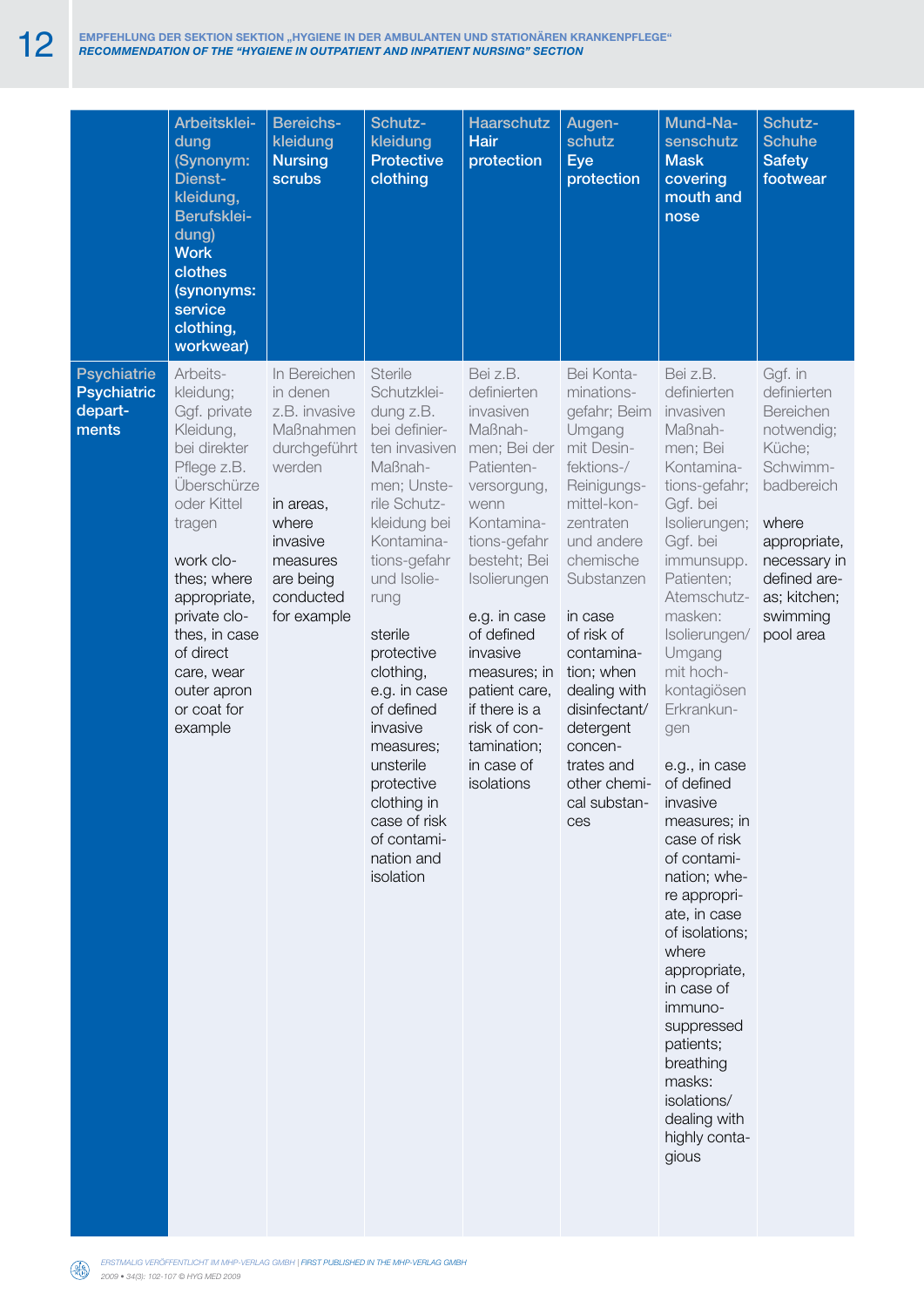|                                                             | Arbeitsklei-<br>dung<br>(Synonym:<br>Dienst-<br>kleidung,<br>Berufsklei-<br>dung)<br><b>Work</b><br>clothes<br>(synonyms:<br>service<br>clothing,<br>workwear)                                                                                                                                                                                                                                                                                                                                                                                 | <b>Bereichs-</b><br>kleidung<br><b>Nursing</b><br>scrubs | Schutz-<br>kleidung<br><b>Protective</b><br>clothing                                                                                                                                                                                                                                                                                                                              | <b>Haarschutz</b><br><b>Hair</b><br>protection                                                                                                                                                                                                                                                            | Augen-<br>schutz<br><b>Eye</b><br>protection                                                                                                                                                                                                                                                                             | Mund-Na-<br>senschutz<br><b>Mask</b><br>covering<br>mouth and<br>nose                                                                                                                                                                                                                                                                                                                        | Schutz-<br><b>Schuhe</b><br><b>Safety</b><br>footwear                                                                                                                                                                                                                                                                           |
|-------------------------------------------------------------|------------------------------------------------------------------------------------------------------------------------------------------------------------------------------------------------------------------------------------------------------------------------------------------------------------------------------------------------------------------------------------------------------------------------------------------------------------------------------------------------------------------------------------------------|----------------------------------------------------------|-----------------------------------------------------------------------------------------------------------------------------------------------------------------------------------------------------------------------------------------------------------------------------------------------------------------------------------------------------------------------------------|-----------------------------------------------------------------------------------------------------------------------------------------------------------------------------------------------------------------------------------------------------------------------------------------------------------|--------------------------------------------------------------------------------------------------------------------------------------------------------------------------------------------------------------------------------------------------------------------------------------------------------------------------|----------------------------------------------------------------------------------------------------------------------------------------------------------------------------------------------------------------------------------------------------------------------------------------------------------------------------------------------------------------------------------------------|---------------------------------------------------------------------------------------------------------------------------------------------------------------------------------------------------------------------------------------------------------------------------------------------------------------------------------|
| Pflegeein-<br>richtungen<br><b>Healthcare</b><br>facilities | Arbeitsklei-<br>dung, die<br>vom Betrieb<br>zur Verfü-<br>gung zu<br>stellen ist;<br>Ggf. private<br>Kleidung;<br>Bei direkter<br>Pflege z.B.<br>Uberschür-<br>ze oder<br>Kittel tragen;<br>Arbeitsklei-<br>dung ist der<br>Privatklei-<br>dung vorzu-<br>ziehen<br>work clothes<br>which need<br>to be provi-<br>ded by the<br>facility; whe-<br>re appropri-<br>ate, private<br>clothing;<br>in case of<br>direct care,<br>wear outer<br>apron or<br>coat for<br>example;<br>work clothes<br>are to be<br>preferred<br>to private<br>clothes | <b>Nicht</b><br>notwendig<br>not<br>necessary            | <b>Sterile</b><br>Schutzklei-<br>dung bei.<br>definierten<br>invasiven<br>Maßnah-<br>men; Unste-<br>rile Schutz-<br>kleidung bei<br>Kontamina-<br>tions-gefahr<br>und Isolie-<br>rungen<br>sterile<br>protective<br>clothing in<br>case of defi-<br>ned invasive<br>measures;<br>unsterile<br>protective<br>clothing in<br>case of risk<br>of contami-<br>nation and<br>isolation | Bei definier-<br>ten invasiven<br>Maßnah-<br>men; Ggf.<br>bei Konta-<br>minations-<br>gefahr; Ggf.<br>bei Isolierun-<br>gen<br>in case of<br>defined inva-<br>sive measu-<br>res; where<br>appropriate,<br>in case<br>of risk of<br>contamina-<br>tion; where<br>appropriate,<br>in case of<br>isolations | Bei Konta-<br>minations-<br>gefahr; Beim<br>Umgang<br>mit Desin-<br>fektions-/<br>Reinigungs-<br>mittel-kon-<br>zentraten<br>u.a. chem.<br>Substanzen<br>in case<br>of risk of<br>contamina-<br>tion; when<br>dealing with<br>disinfectant/<br>detergent<br>concen-<br>trates and<br>other chemi-<br>cal substan-<br>ces | Bei definier-<br>ten invasiven<br>Maßnah-<br>men; Bei<br>Kontami-<br>nations-<br>gefahr; Bei<br>Isolierungen;<br>Als Protek-<br>tivschutz bei<br>immunsup-<br>primierten<br>Patienten<br>in case of<br>defined<br>invasive<br>measures; in<br>case of risk<br>of conta-<br>mination;<br>in case of<br>isolations; as<br>safe protec-<br>tion in case<br>of immuno-<br>suppressed<br>patients | Je nach<br>Tätigkeit,<br>z. B. Pat.<br>duschen,<br>können<br>wasserdich-<br>te Schuhe/<br><b>Stiefel</b><br>notwendig<br>sein; Küche;<br>Schwimm-<br>badbereich<br>waterproof<br>shoes/boots<br>might be<br>necessary<br>according to<br>the activity,<br>e.g. showe-<br>ring a pati-<br>ent; kitchen;<br>swimming<br>pool area |

*Erstmalig veröffentlicht im MHP-verlag GmbH | first published in the mhp-verlag gmbH 2009 • 34(3): 102-107 © HYG MED 2009*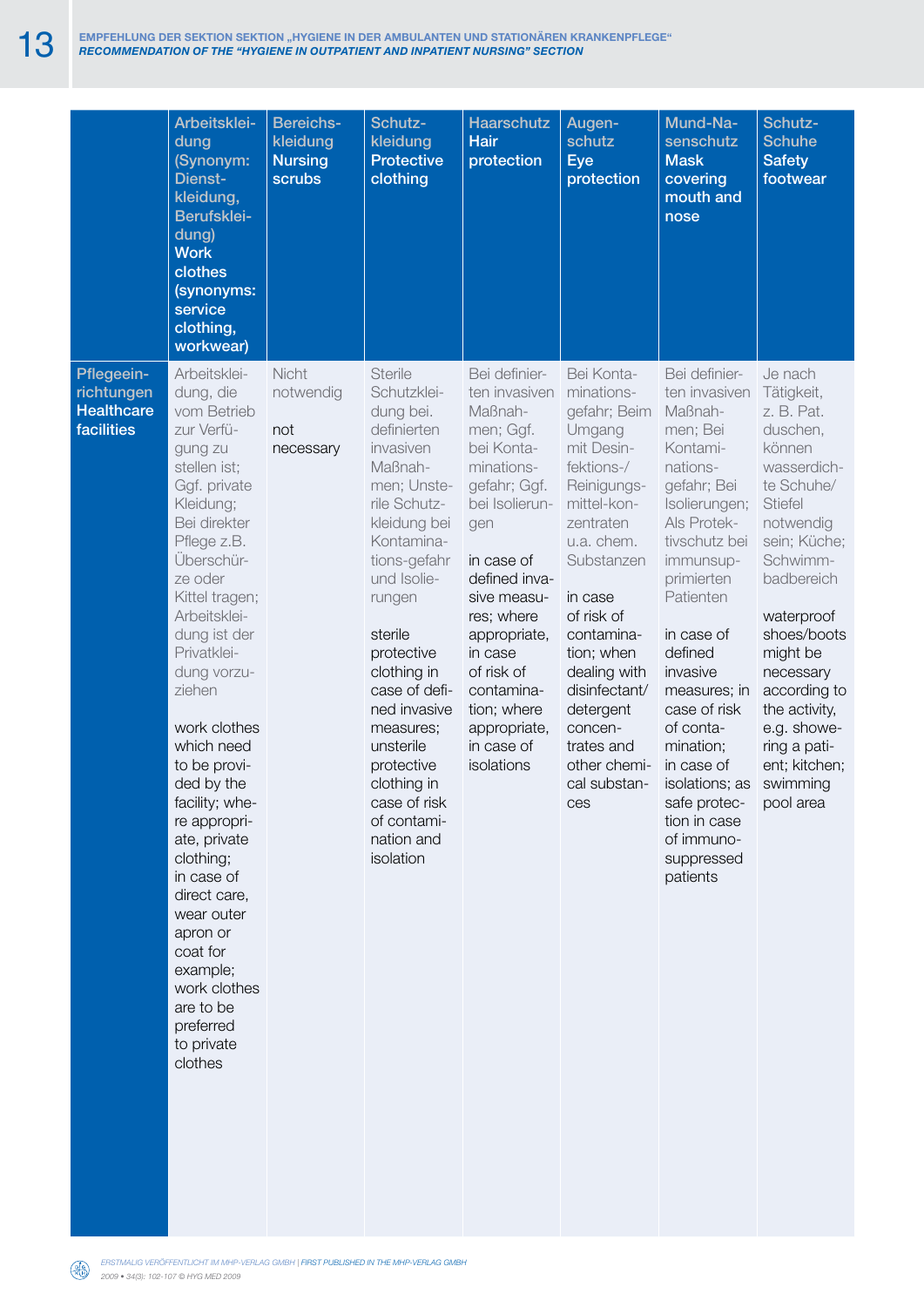|                                                                | Arbeitsklei-<br>dung<br>(Synonym:<br>Dienst-<br>kleidung,<br>Berufsklei-<br>dung)<br><b>Work</b><br>clothes<br>(synonyms:<br>service<br>clothing,<br>workwear)                                                                                                                                                                                                                                                            | <b>Bereichs-</b><br>kleidung<br><b>Nursing</b><br><b>scrubs</b> | Schutz-<br>kleidung<br><b>Protective</b><br>clothing                                                                                                                                                                                                                                                                                   | <b>Haarschutz</b><br><b>Hair</b><br>protection                                                                                                                                                                       | Augen-<br>schutz<br><b>Eye</b><br>protection                                                                                                                                                                                                                                                                             | Mund-Na-<br>senschutz<br><b>Mask</b><br>covering<br>mouth and<br>nose                                                                                                                                                                                                                                   | Schutz-<br><b>Schuhe</b><br><b>Safety</b><br>footwear                                                                                                                                                                                          |
|----------------------------------------------------------------|---------------------------------------------------------------------------------------------------------------------------------------------------------------------------------------------------------------------------------------------------------------------------------------------------------------------------------------------------------------------------------------------------------------------------|-----------------------------------------------------------------|----------------------------------------------------------------------------------------------------------------------------------------------------------------------------------------------------------------------------------------------------------------------------------------------------------------------------------------|----------------------------------------------------------------------------------------------------------------------------------------------------------------------------------------------------------------------|--------------------------------------------------------------------------------------------------------------------------------------------------------------------------------------------------------------------------------------------------------------------------------------------------------------------------|---------------------------------------------------------------------------------------------------------------------------------------------------------------------------------------------------------------------------------------------------------------------------------------------------------|------------------------------------------------------------------------------------------------------------------------------------------------------------------------------------------------------------------------------------------------|
| <b>Ambulante</b><br><b>Pflege</b><br><b>Outpatient</b><br>care | Arbeits-<br>kleidung:<br>Ggf. private<br>Kleidung;<br>Bei direkter<br>Pflege z.B.<br>überschür-<br>ze oder<br>Kittel tragen;<br>Arbeitsklei-<br>dung ist der<br>Privatklei-<br>dung vorzu-<br>ziehen<br>work clo-<br>thes: where<br>appropriate,<br>private clo-<br>thes; in case<br>of direct<br>care, wear<br>outer apron<br>or coat for<br>example;<br>work clothes<br>are to be<br>preferred<br>to private<br>clothes | <b>Nicht</b><br>notwendig<br>not<br>necessary                   | <b>Sterile</b><br>Schutzklei-<br>dung bei<br>definierten<br>invasiven<br>Massnah-<br>men; Unste-<br>rile Schutz-<br>kleidung bei<br>Kontaminati-<br>onsgefahr<br>sterile<br>protective<br>clothing in<br>case of defi-<br>ned invasive<br>measures;<br>unsterile<br>protective<br>clothing in<br>case of risk<br>of contami-<br>nation | Bei definier-<br>ten invasiven<br>Maßnah-<br>men; Ggf.<br>bei Konta-<br>minations-<br>gefahr<br>in case of<br>defined inva-<br>sive measu-<br>res; where<br>appropriate,<br>in case of<br>risk of con-<br>tamination | Bei Konta-<br>minations-<br>gefahr; Beim<br>Umgang<br>mit Desin-<br>fektions-/<br>Reinigungs-<br>mittel-kon-<br>zentraten<br>u.a. chem.<br>Substanzen<br>in case<br>of risk of<br>contamina-<br>tion; when<br>dealing with<br>disinfectant/<br>detergent<br>concen-<br>trates and<br>other chemi-<br>cal substan-<br>ces | Bei definier-<br>ten invasiven<br>Maßnah-<br>men; Bei<br>Kontamina-<br>tions-gefahr;<br>Ggf. bei<br>immunsupp.<br>Patienten<br>in case of<br>defined inva-<br>sive measu-<br>res; in case<br>of risk of<br>contamina-<br>tion; where<br>appropriate,<br>in case of<br>immuno-<br>suppressed<br>patients | Je nach<br>Tätigkeit,<br>z. B. Pat.<br>duschen,<br>können<br>wasserdich-<br>te Schuhe/<br>Stiefel not-<br>wendig sein<br>waterproof<br>shoes/boots<br>might be<br>necessary<br>according<br>to the<br>activity, e.g.<br>showering a<br>patient |

*Generelle Vorgabe: Arbeitskleidung, Schutzkleidung, Bereichskleidung, Dienst- und Schutzschuhe dürfen nicht außerhalb der Einrichtung getragen werden* General requirement: work clothes, protective clothing, nursing scrubs, work shoes and safety foorwear must not *be worn outside the facility*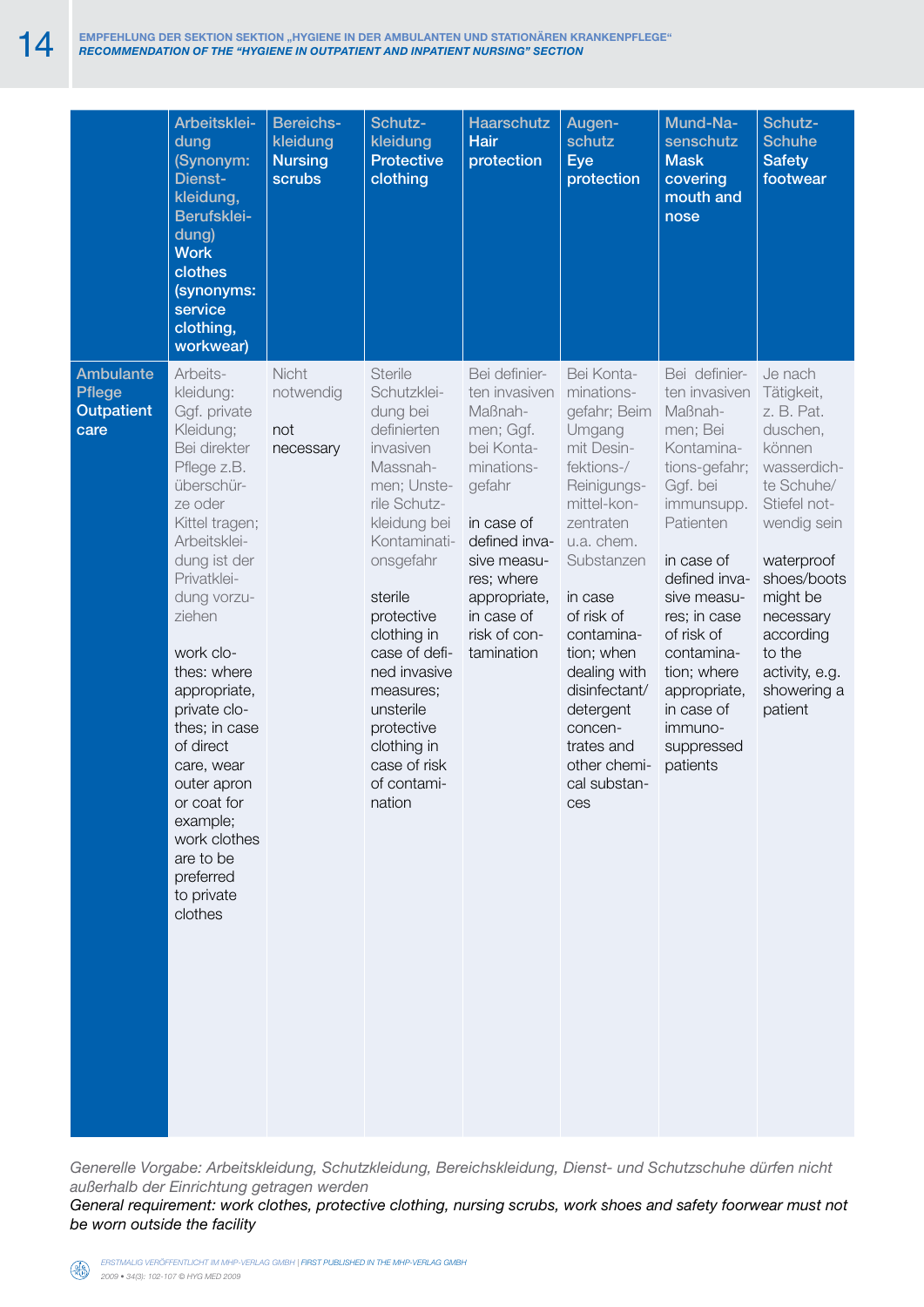### Schutzhandschuhe

Grundsätze

- Handschuhe sind kein Verletzungsschutz!!!
- • Wechsel der Handschuhe nach jedem Patienten und bei Verlassen des Arbeitsbereiches
- • Vor aseptischen Arbeiten die Hände desinfizieren
- Nach jeder Nutzung der Handschuhe die Hände desinfizieren
- • Nicht mit noch feuchten Händen die Handschuhe anziehen (Hautschäden, Materialschäden durch Händedesinfektionsmittel-Reste)
- Regeln des Hautschutzes nach Hautschutzplan beachten
- Nach TRBA 250 ist für jede Einrichtung die Erstellung bereichsbezogener Handschuhpläne vorgeschrieben

#### Protective gloves

#### **Principles**

- Gloves are not a protection against injury!
- Change gloves after each patient and when leaving the working area;
- • Disinfect hands before antiseptic work;
- Disinfect hands every time after having used gloves;
- • Do not put on gloves when hands are still moist (skin lesions, material damage due to residues of hand disinfectants);
- Adhere to rules of skin protection as per skin protection scheme;
- Drafting sectoral glove schemes is compulsory for each facility according to the Technical Rules for Biological Agents (TRBA 250)

|                                     | <b>Handschuhtyp</b><br><b>Type of gloves</b>                                        | <b>Einsatz</b><br><b>Use</b>                                                                              | <b>Beispiele</b><br><b>Examples</b>                                                                                                                                  |
|-------------------------------------|-------------------------------------------------------------------------------------|-----------------------------------------------------------------------------------------------------------|----------------------------------------------------------------------------------------------------------------------------------------------------------------------|
| <b>Unsteril</b><br><b>Unsterile</b> | Einmalhandschuh<br>Polyethylen (PE)<br>disposable gloves<br>polyethylene (PE)       | Arbeiten mit geringer<br>mechanischer Belastung<br>working with low<br>mechanical stress                  | Verband entfernen, Urin<br>ablassen, verschmutztes<br>Material entsorgen<br>removing dressings, draining<br>off urine, disposing of soiled<br>material               |
|                                     | Latex-<br>Untersuchungshandschuh<br>latex examination gloves                        | Arbeiten mit hoher mechani-<br>scher Beanspruchung<br>working with high mechanical<br>stress              | Bei vorhersehbarem Kontakt mit<br>Körperflüssigkeiten (z.B. Blut,<br>Stuhl etc.)<br>in case of unforeseeable contact<br>with body fluids (e.g. blood,<br>stool etc.) |
|                                     | Untersuchungs-Handschuh<br>(latexfrei)<br>examination gloves (latex-free)           | dito<br>bei bekannten Allergien<br>gegen Latex<br>As above<br>in case of known allergies<br>against latex | dito<br>As above                                                                                                                                                     |
|                                     | Schutzhandschuh aus Nitril o.ä.<br>protective gloves made of nitrile<br>or the like | Arbeiten mit Desinfektions-/<br>Reinigungslösungen<br>working with disinfectant/<br>cleaning solutions    | Arbeiten mit Flächen- und Inst-<br>rumentendesinfektionslösungen<br>working with surface disinfec-<br>tant and instrument disinfectant<br>solutions                  |